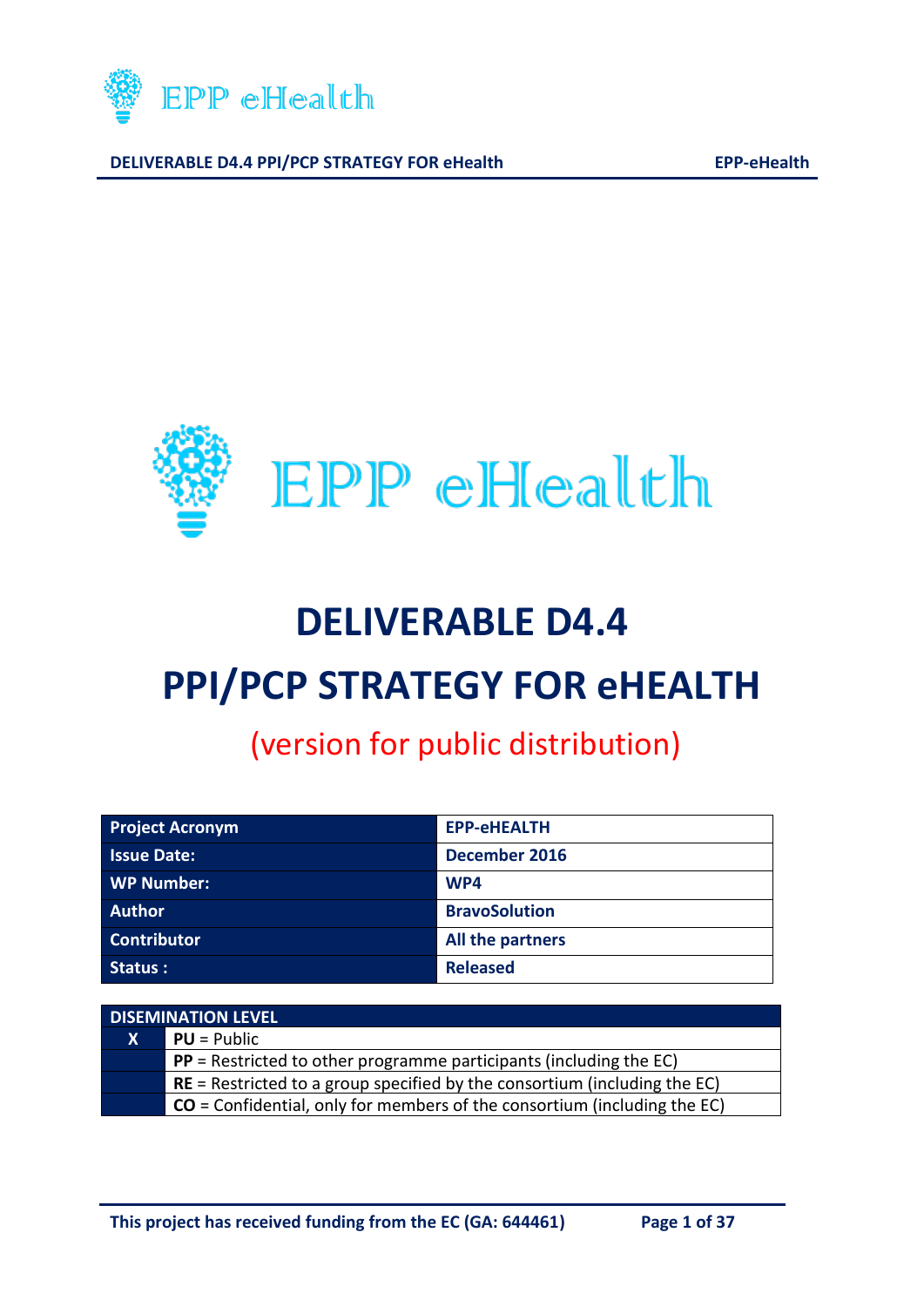

| <b>Document History</b> |            |                |                                                    |  |
|-------------------------|------------|----------------|----------------------------------------------------|--|
| <b>Version</b>          | Date       | <b>Author</b>  | <b>Description</b>                                 |  |
| 1                       | 28/11/2016 | <b>BS</b>      | Template distribution                              |  |
| $\overline{2}$          | 5/12/2016  | <b>BS</b>      | Submission of Consolidated version                 |  |
| 3                       | 13/12/2016 | Procurers      | <b>Partners Contribution</b>                       |  |
| 4                       | 16/12/2016 | BS             | Consolidated version                               |  |
| 5                       | 20/12/2016 | <b>OPTIMAT</b> | Proof reading                                      |  |
| 6                       | 21/12/2016 | <b>BS</b>      | Final version                                      |  |
| 7                       | 21/03/2017 | <b>BS</b>      | Updated version according to the Evaluation Report |  |

#### **Disclaimer**

The information in this document is provided as is and no guarantee or warranty is given that the information is fit for any particular purpose. The user thereof uses the information at its sole risk and liability.

The document reflects only the author's views and the Community is not liable for any use that may be made of the information contained therein.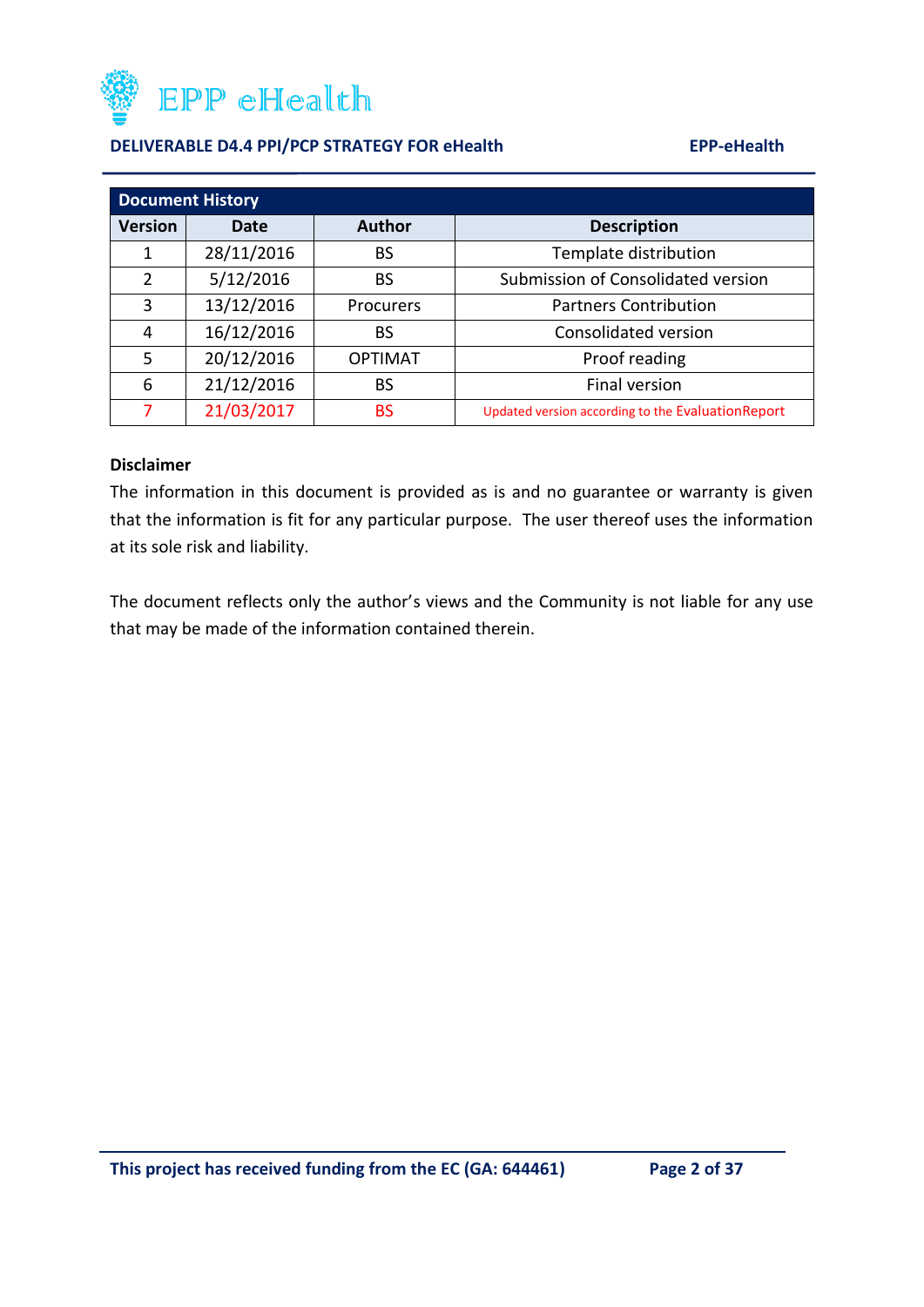

### <span id="page-2-0"></span>**CONTENTS**

| 1                                                                                        |  |
|------------------------------------------------------------------------------------------|--|
| PPI LEGAL AND POLICY CHALLENGES - LEASONS LEARNED - RECCOMMENDATIONS 7<br>$\overline{2}$ |  |
| 2.1                                                                                      |  |
| 2.2                                                                                      |  |
| PPI SOCIAL CHALLENGES - LESSONS LEARNED - RECOMMENDATIONS  9<br>3 <sup>7</sup>           |  |
| 3.1                                                                                      |  |
| 3.2                                                                                      |  |
| PPI FINANCIAL CHALLENGES - LESSONS LEARNED - RECOMMENDATIONS 10<br>$\overline{4}$        |  |
| IDENTIFIED PPI FINANCIAL CHALLEGNES - LEASONS LEARNED  10<br>4.1                         |  |
| RECOMMENDATIONS TO OVERCOME PPI FINANCIAL CHALLENGES 10<br>4.2                           |  |
| eHealth CHALLENGES - LEASONS LEARNED - RECOMMENDATIONS 12<br>5                           |  |
| 5.1                                                                                      |  |
| 5.2                                                                                      |  |
| PPI MANAGEMENT COMPETENCES - LEASONS LEARNED - RECOMMENDATIONS  15<br>6                  |  |
| RECOMMENDATIONS TO IMPROVE MANAGEMENT COMPETENCES IN PPI  15<br>6.1                      |  |
| UNMET NEEDS IDENTIFICATION CHALLENGES - LESSONS LEARNED -<br>7                           |  |
|                                                                                          |  |
| <b>IDENTIFICATION OF UNMET NEEDS CHALLENGES AND LEASONS LEARNED 17</b><br>7.1            |  |
| RECOMMENDATIONS TO FACILITATE THE IDENTIFICATION OF UNMET NEEDS  17<br>7.2               |  |
| PPI TENDER EXECUTION SUCCESS FACTORS - CHALLENGES - LEASONS LEARNED  20<br>8             |  |
| 8.1                                                                                      |  |
| RECOMMENDATIONS FOR THE PPI TENDER SUCCESSFUL EXECUTION  21<br>8.2                       |  |
| 9                                                                                        |  |
| 9.1                                                                                      |  |
| 10                                                                                       |  |
| 11                                                                                       |  |
| 12                                                                                       |  |
| 13                                                                                       |  |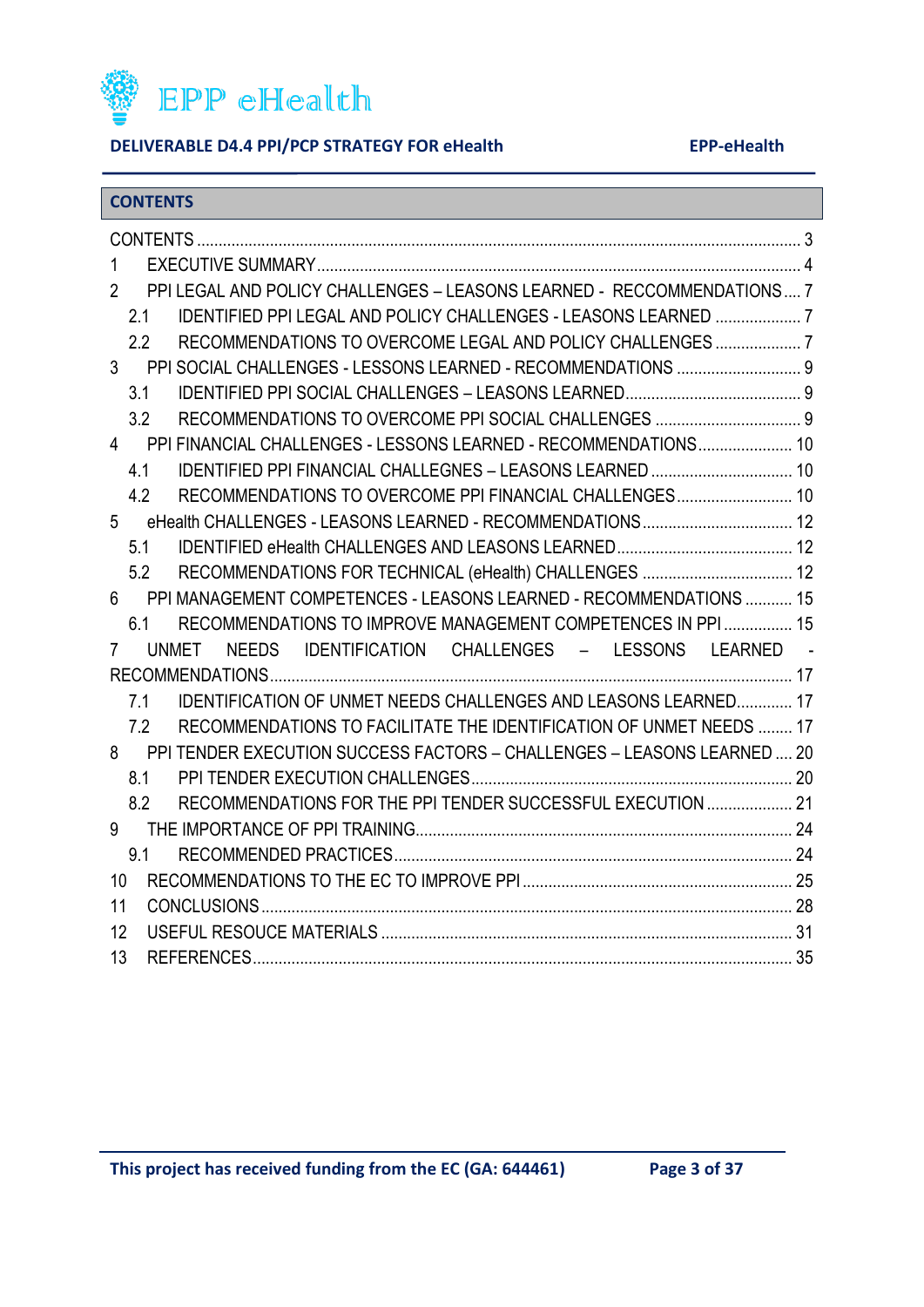

#### <span id="page-3-0"></span>**1 EXECUTIVE SUMMARY**

Each year, public authorities across the European Union are spending around €2400 billion, some 19% of total EU GDP<sup>1</sup>. The range of activities covered by these purchases is massive. It covers very large scale infrastructure and small community schools. It includes health, social services, education, and transport networks of all kinds. Public authorities are among the largest purchasers of IT systems and operators of web based services.

But it is not just the potential size and coverage that makes public procurement attractive. Its exploitation in public contracts has more power to produce sustainable results than any other innovation incentive. At the heart of innovative public procurement is the encouragement for customers to set demanding outcomes and technology challenges for prospective suppliers, either fully or co-funded, in order to generate the best results.

The competitive environment, with a possibility of a major contract at the end, does not just drive good results. The investment and engagement with customers that the contracting authorities provide comes at the most difficult stage for any innovative company. This support underpins the crucial stage where a new technology is being evolved, developed and tested, as it moves to a fully competitive offering. This stage in an innovation journey is often dubbed "the Valley of Death". Innovative procurement offers a clear bridge across.

But the bridge is opened not just for the winning contractor. The research available on precommercial procurements indicates that all companies involved, even where they are unsuccessful in gaining the final order, gain benefits. For example, many have gone on to exploit the developed solutions and found other customers for their product or service.

For small and medium enterprises (SMEs) in particular, participation can be particularly attractive. Tendering should encourage SMEs to work with the public sector. The prospect of a significant contract from a public authority makes it easier for SMEs to raise capital from outside sources. If they are appointed as a lead contractor, their company becomes much more attractive and a much less risky proposition for investors.

**This project has received funding from the EC (GA: 644461) Page 4 of 37**

 $\overline{\phantom{a}}$ 

<sup>&</sup>lt;sup>1</sup> Opportunity now: Europe's mission to innovate, Robert Madelin and David Ringrose, European Commission, 2016. [https://issuu.com/departementewi/docs/europe\\_s\\_mission\\_to\\_innovate](https://issuu.com/departementewi/docs/europe_s_mission_to_innovate)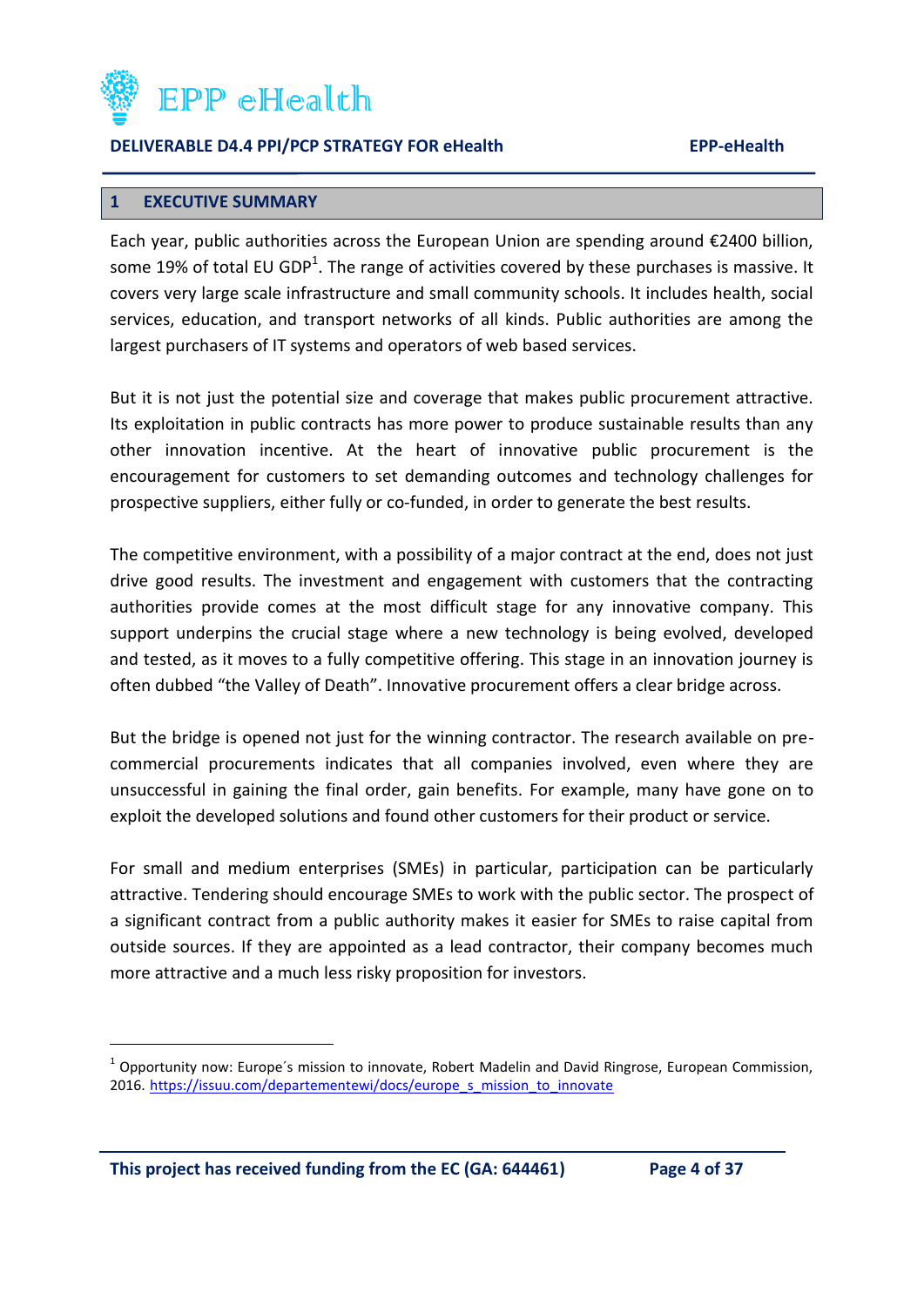

From the perspective of the contracting authority, the ability to work closely with the supplier is likely to lead to better outcomes as products or services can be much more closely aligned with the customers' requirements.

The aim of the EPP-eHealth project is to **transform the market for eHealth solutions through dialogue and innovation procurement**. The project made progress towards this aim by **creating a network of procuring organisations** that understand the opportunities that eHealth can offer and have competence in innovation procurement and the capacity to pioneer new approaches to collaborative procurement. As well as stimulating demand for eHealth goods and services and **creating a robust framework for practical procurement**  (public procurement of innovation – PPI –and pre-commercial procurement – PCP –) outcomes within the period of the project, it will also serve as a leading procurers group for the wider population of European Hospitals.

The infrastructure of the project will enable the stakeholders to come to **a common understanding of the barriers to widespread take up and replication of eHealth solutions**  and determine how these needs will be overcome through practical policy and procurement actions. The network will begin with a core group of leader hospitals and stakeholders and widen through the course of the project through advocacy, engagement and regular webbased dissemination actions. A key outcome will be the **identification and communication of common unmet needs** and the development of a **practical implementation plan** for PPI and PCP projects that address these needs.

**This report constitutes the final project output. It presents the 'PPI/PCP Strategy for eHealth'. It summarises the lessons learned from the project and identifies the demandside measures that are needed to enable the healthcare sector to accelerate the development and adoption of 'market-ready' eHealth solutions – and thus help to address the major challenges that are facing the healthcare sector in Europe.**

**The strategy outlines the challenges which have been identified within the EPP-eHealth project tasks including:** quantitative and qualitative surveys; desk research studies; action learning programme, project workshops; community of learning visits; networking and cocreation sessions.

**This project has received funding from the EC (GA: 644461) Page 5 of 37**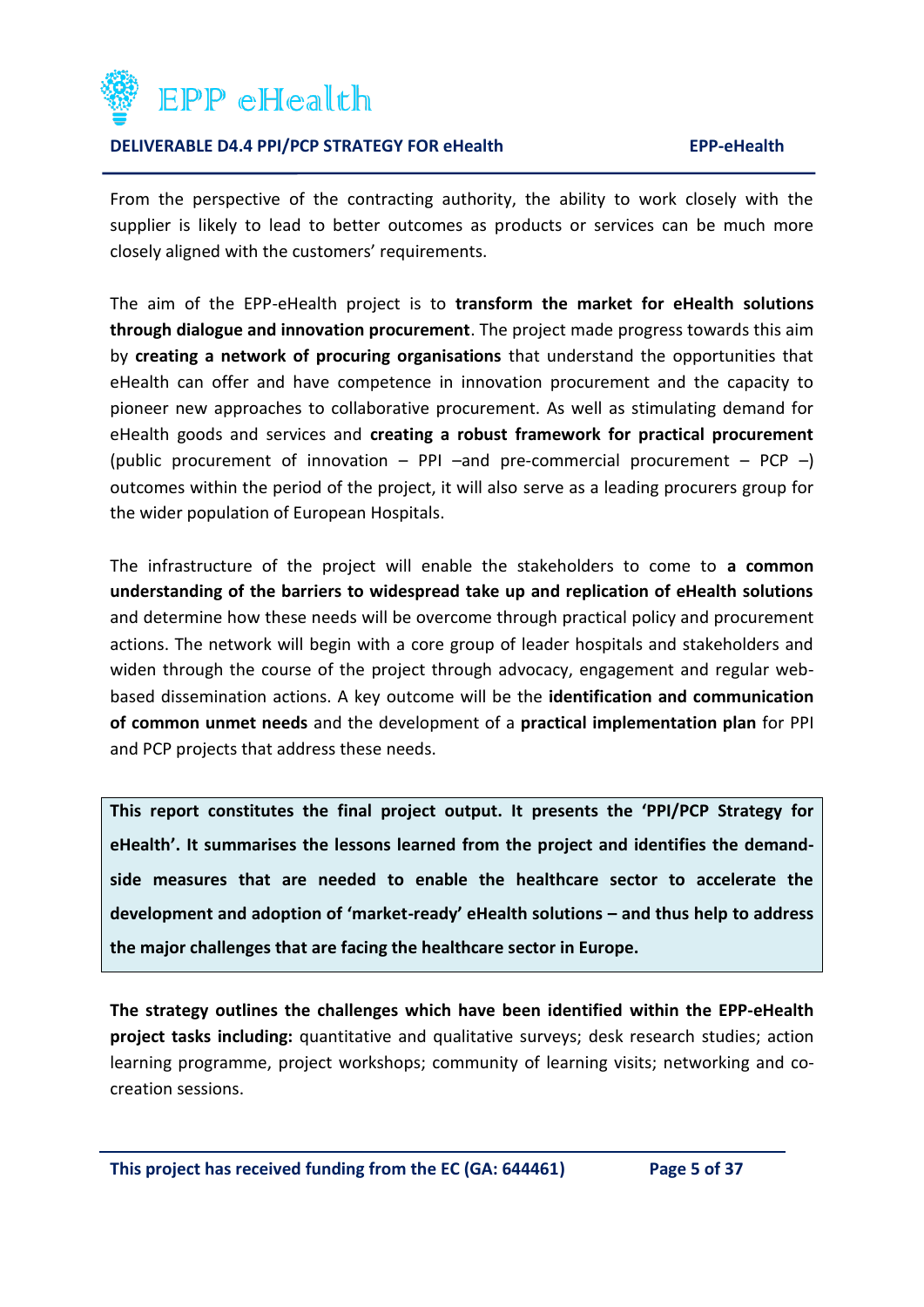

The ability of the healthcare sector to accelerate the development and adoption of 'marketready' eHealth solutions through Innovation Procurement is affected by a number of challenges, including:

- Legal and policy
- Social
- **•** Financial
- Technical and competence
- Difficulties associated to the identification of the eHealth unmet needs.
- Difficulties associated with the implementation of Innovation Procurement practices.

**Together with the challenges identified above, the strategy presents the demand-side measures that are needed to facilitate the faster adoption of eHealth solutions through the implementation of Innovation Procurement tools**. Since some of the recommendations apply to several challenges, they are presented in an independent way.

In addition to the challenges and the demand-side recommendations, the strategy **signposts useful resource materials in the form of guidelines, templates, regulatory reference framework, factsheets, case examples and reference action groups of stakeholders, which may assist in overcoming some of the challenges identified by the EPP-eHealth project.**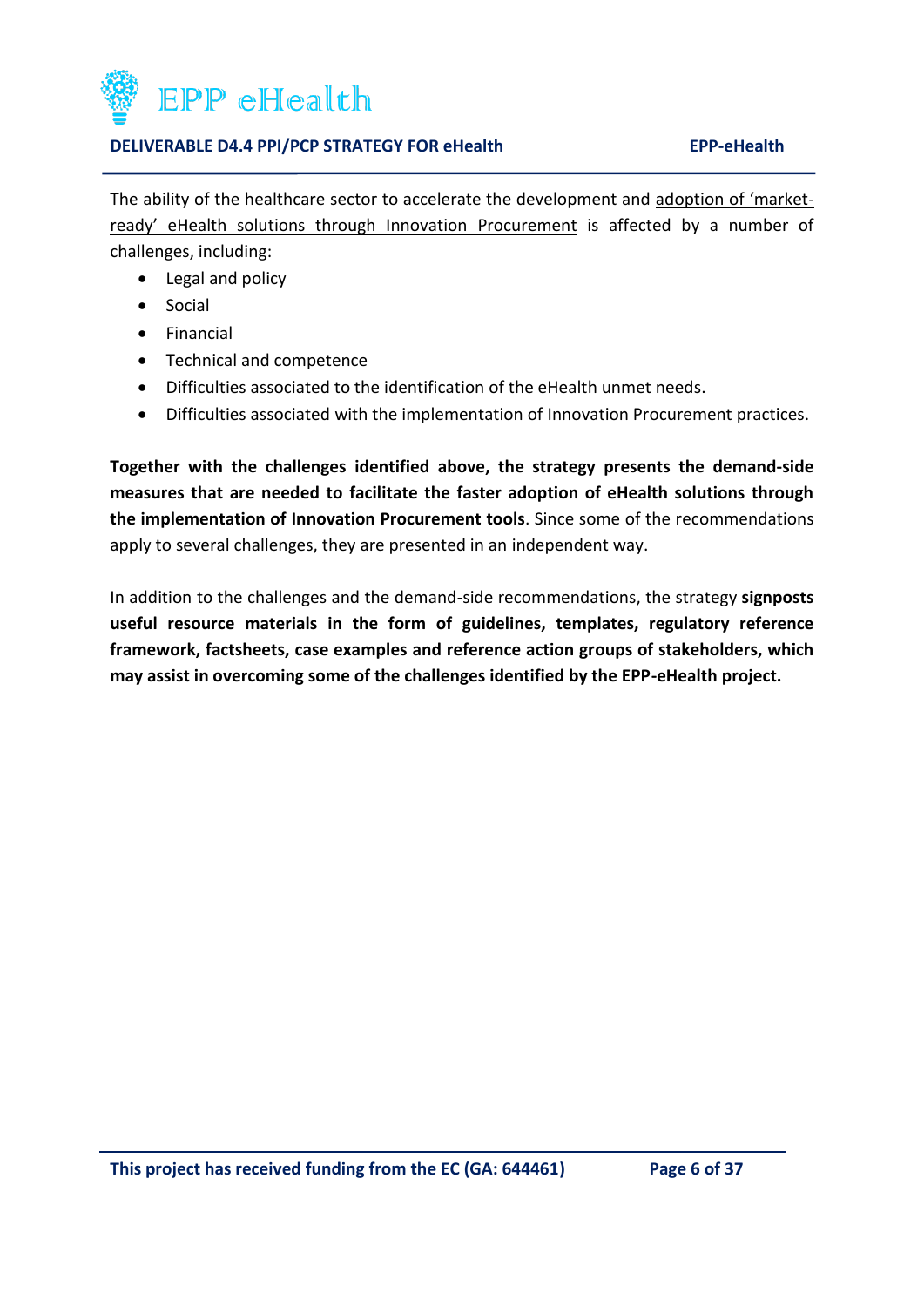

#### <span id="page-6-0"></span>**2 PPI LEGAL AND POLICY CHALLENGES**

- <span id="page-6-1"></span>**2.1 IDENTIFIED PPI LEGAL AND POLICY CHALLENGES - LESSONS LEARNED**
- **Compliance with the legal aspects of the procurement procedures is deemed too burdensome due to bureaucracy inertia**. The process is believed to be tedious, and time consuming. This challenge was validated by Public Procurers EPP-eHealth consultation surveys. PPI is generally perceived as difficult to use and, for this reason, the rate of adoption remains slow. Consequently, Public Procurers tend to work with standard and well-known tools to the detriment of new approaches.
- **The Political Environment does not favor PPI**. Short-term strategies continue to dominate the procurement process and as such there is lack of alignment with long-term investment. This is worsening as result of political turnover at both a regional and national level, which complicates the decision making process even further. Additionally, there is no real connection between the political agendas and the PPI implementation process.
- The **Procurement Control and Audit process are perceived as punitive tools to prove guiltiness**. This prevents PPI adoption and inhibits PPI implementation

#### <span id="page-6-2"></span>**2.2 RECOMMENDATIONS TO OVERCOME LEGAL AND POLICY CHALLENGES**

#### **KEY QUESTIONS ADDRESSED**

*How could public organisations be encouraged to start using PPI? What practices would enable the necessary mind-shift to promote PPI?*

*How could market uncertainty for eHealth be reduced?*

- **Government providing best Practice Guides and 'tender templates'** to instruct public organizations on how to comply with the legalities of Innovation Procurement and assist procurers in understanding Innovation Procurement and overcome bureaucratic inertia. **Additionally, both national/regional and EU legal frameworks need to be simplified and made easier to work with**.
- **PPI should be included in the Political Agendas**. It is recommended that **key staff within organisations support the inclusion and uptake of Innovation Procurement, within normal procurement practices**. Involvement and alignment with the Procurement and the Legal Department is a success factor. Lack of alignment between departments typically results in project failures.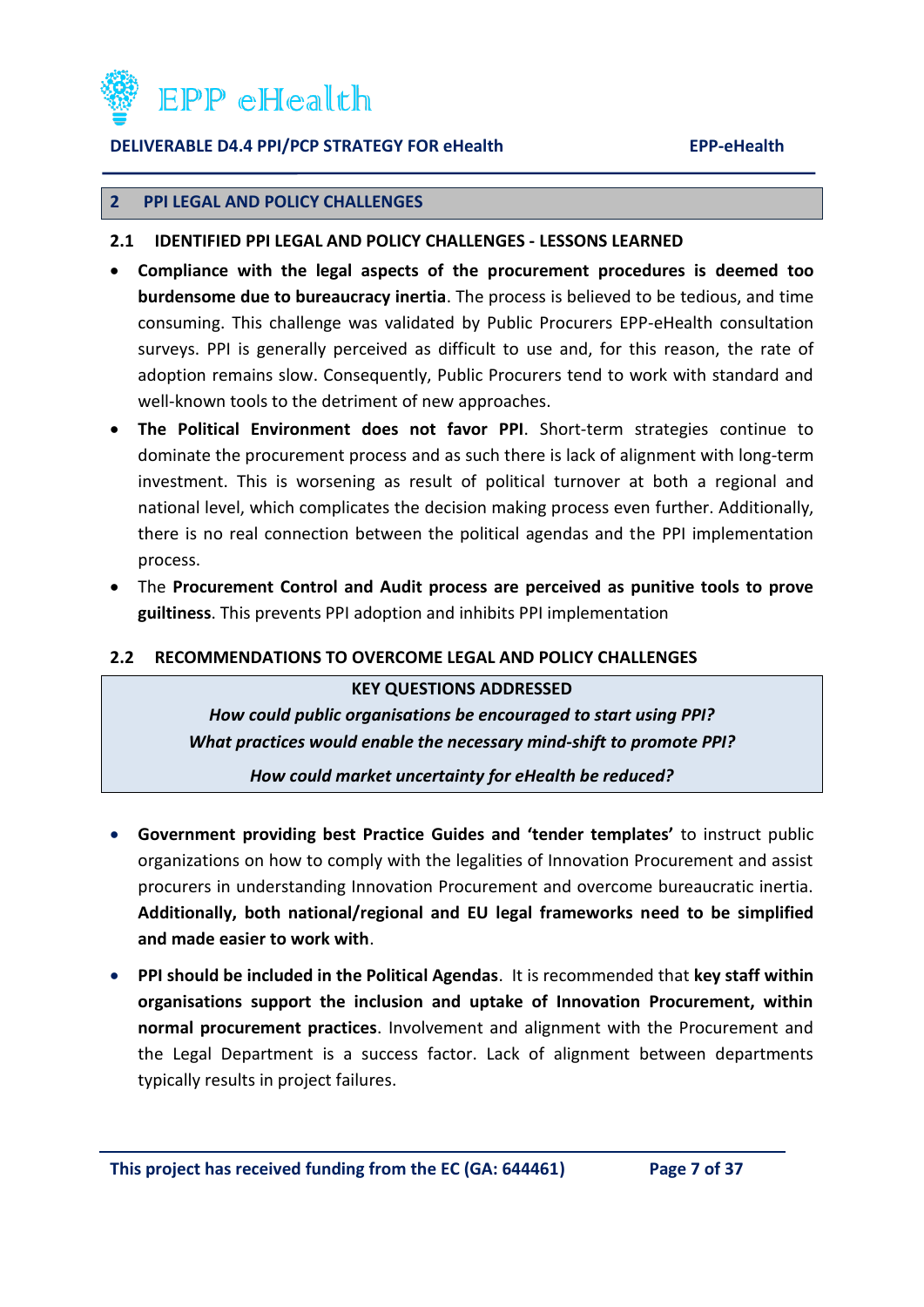

- Define a **coordinated national/regional action plan** on Innovation Procurement in the healthcare sector as a way to identify the national thematic priorities for investment and innovation; **to establish strategic policy goals and long-term investments**. **Involvement of PCP/PPI experts is key** in the process of defining the long-term strategies targeting the unmet needs. The **eHealth plans should be aligned with the Procurement Strategy of the healthcare institutions as this will boost the implementation of eHealth solutions.**
- These countries where the structure results in regional policies rather than national, **a network on PCP/PPI among regions could be developed or be promoted** to facilitate sharing experiences, knowledge and examples of good practices. One approach may be to develop Communities of Practice and/or Communities of Learning.
- **Early demand maps which highlight the areas of demand (unmet needs) should be developed to prioritize and support** the allocation of funding in the long-term. This will assist in defining the Procurement Strategy of the healthcare organisation.
- **Specific events such as workshops** that bring together policy makers and technicians could be sponsored. At hospital level **innovation platforms could help to increase interaction** between procurement, management, clinicians and patient. However, these entities should be "empowered" in order to effectively manage PPI actions. **These workshops will promote the "cultural change and necessary mind-shift" and facilitate the training for key staff on PCP/PPI**. The Key staff should be understood as persons in charge of procurement, end users of the products/services within the institution, technical staff in charge of deployment, maintenance and running of products/services as well as system auditors.
- **Auditors should be trained to understand the risks associated with the implementation of PPI by taking into account the PPI Directive; thus allowing for flexibility**
- **Develop supportive guidelines**, standards and accreditation schemes for the eHealth products and services under development. **Widen the use EU standards** to scale the idea up.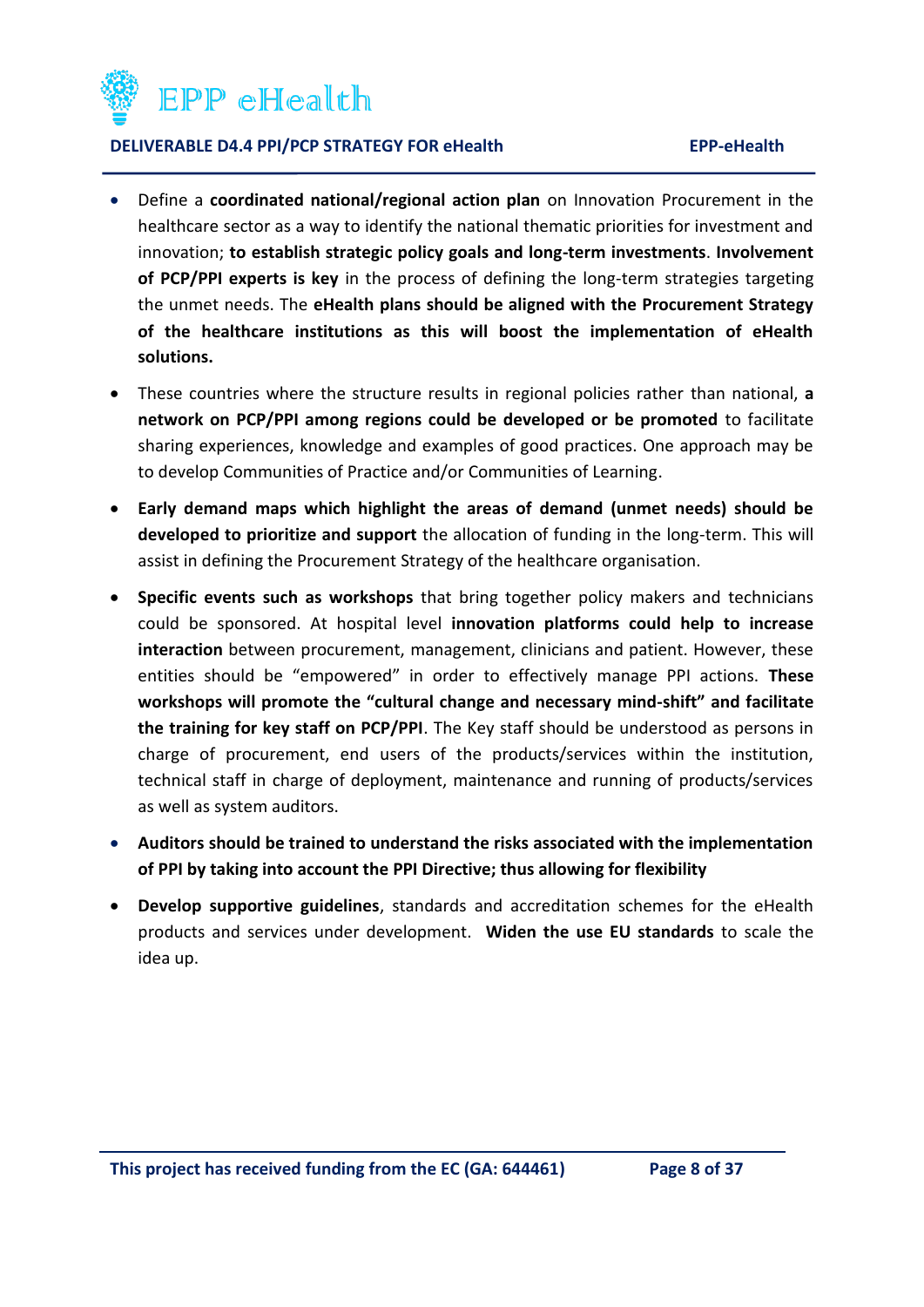

#### <span id="page-8-0"></span>**3 PPI SOCIAL CHALLENGES**

- <span id="page-8-1"></span>**3.1 IDENTIFIED PPI SOCIAL CHALLENGES – LESSONS LEARNED**
- **The attitude of healthcare service providers and funders inhibits PPI adoption and implementation. Fear of change, user resistance and risk aversion** typically characterize public officials and environments that they operate with.
- The Public sector is known to procure the safest options which **mean that innovative products or services that have not yet been tested in an operative environment are less likely to be accepted by the contracting authority** than products with proven and documented reliability.

#### <span id="page-8-2"></span>**3.2 RECOMMENDATIONS TO OVERCOME PPI SOCIAL CHALLENGES**

## **KEY QUESTIONS ADDRESSED**  *How to mitigate risk aversion? How to improve confidence in innovative solutions? How to overcome user's resistance to new developments?*

- Innovation represents an investment risk; consequently**, tolerance for mistakes and trials is required from healthcare service providers and funders**. A change in attitude and mind-set towards innovation should be championed and promoted at the highest level. A clear commitment should be shown within the healthcare organisations and adequate resources committed to efficiently deal with the procurement of innovation of eHealth solutions and its associated risks.
- **Providing case examples and demonstrators to support the case and provide evidence of success for innovation procurement across Europe**. These examples need to be consolidated and shared between stakeholders as this will influence levels of awareness and ultimately adoption. One approach could be to develop a database of case examples and demonstrators. Specific events such as workshops that put together policy makers, procurers, users and technicians should be sponsored.
- **Best Practice Guides providing 'tender templates' distributed by the Governments** to encourage public organizations to start using innovation procurement and overcome resistance.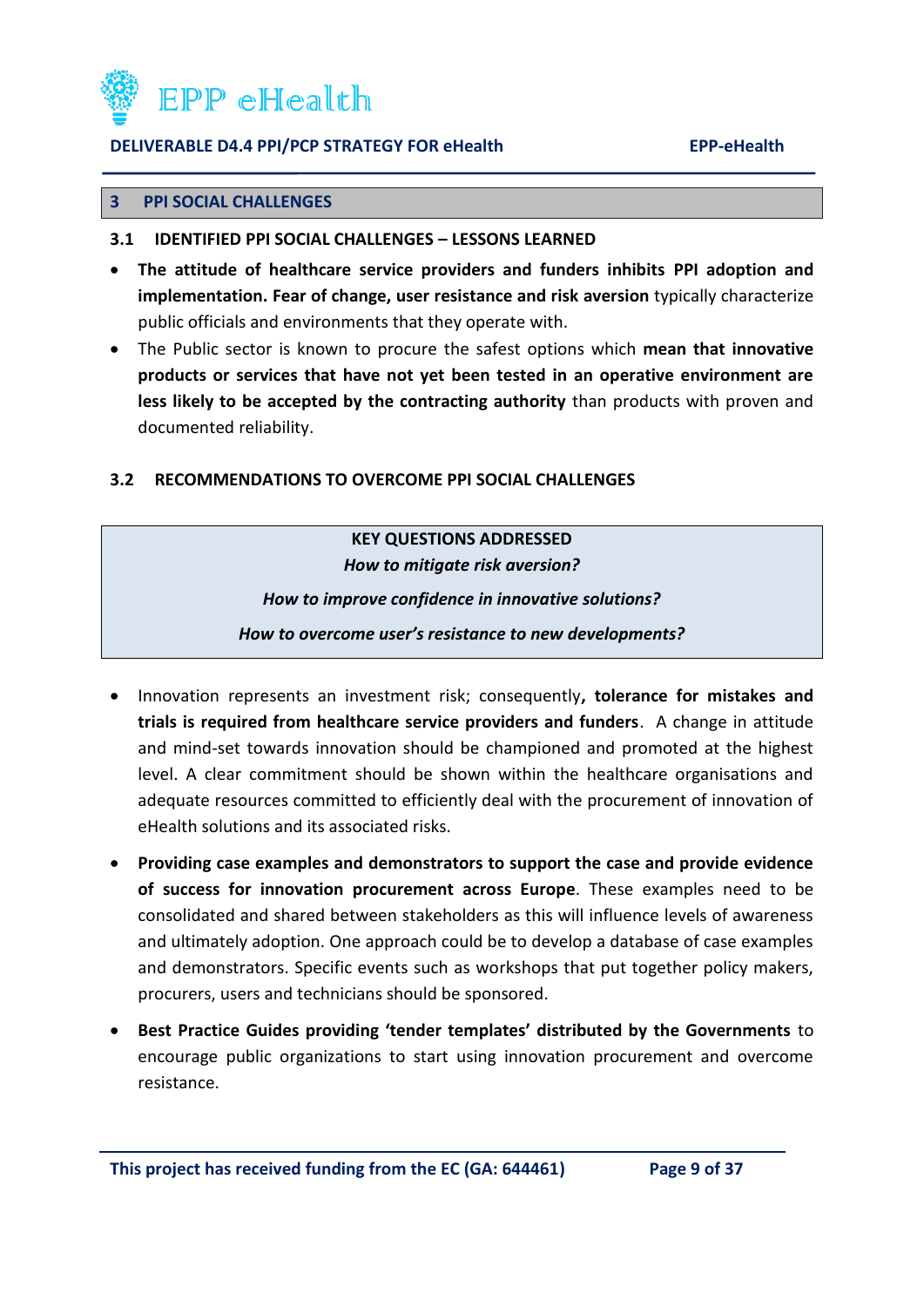

#### <span id="page-9-0"></span>**4 PPI FINANCIAL CHALLENGES**

#### <span id="page-9-1"></span>**4.1 IDENTIFIED PPI FINANCIAL CHALLEGNES – LESSONS LEARNED**

- **In the context of financial crisis and limited public budgets** the **contracting authorities see Innovation Procurement procedures as involving more costs** than the classic procedures for public or restricted tenders. Public procurers perceive that **Innovation Procurement could end up being more expensive** than traditional procurement, which is a huge concern in times of budget shortcuts.
- **The need to purchase day-to-day goods and services prevails which limits the use of new procurement tools, such as PPI. Consequently, contracting authorities prefer to stick to non-innovative procurement** procedures.
- In terms of **turnover and return of investment**, evidence suggests that currently most of the **Research and Development projects do not focus on commercialisation options, implying high risk of commercialisation failure**.. **This risk is shared by Healthcare Procurers undertaken Pre-Commercial Procurement, where R&D is demanded, and there is uncertainty about the commercialization route for acquired R&D products and/or services.**
- In terms of **eHealth there is still limited large-scale evidence of the cost-effectiveness** of e-health tools and services. The **high start-up costs** involved in setting up e-health systems and the financial costs are also a real concern and a perceived barrier to its implementation. Equipment, transport, maintenance and training costs are costs that some Healthcare organisations cannot assume or are not disposed to assume. **Evidence of the benefits associated with eHealth services is still not enough** for all the most of the Healthcare services.

#### <span id="page-9-2"></span>**4.2 RECOMMENDATIONS TO OVERCOME PPI FINANCIAL CHALLENGES**

#### **KEY QUESTIONS ADDRESSED**

#### *How to ensure confidence in the cost-effectiveness of PPI procedures?*

*How to evidence cost-effectiveness of eHealth solutions?*

 **There is a need to demonstrate to policy makers that PPI is better than traditional procurement in favouring innovation**. Demonstration should be based on evidences from pioneer projects taking into account the financial perspective. Some example measures:

**This project has received funding from the EC (GA: 644461) Page 10 of 37**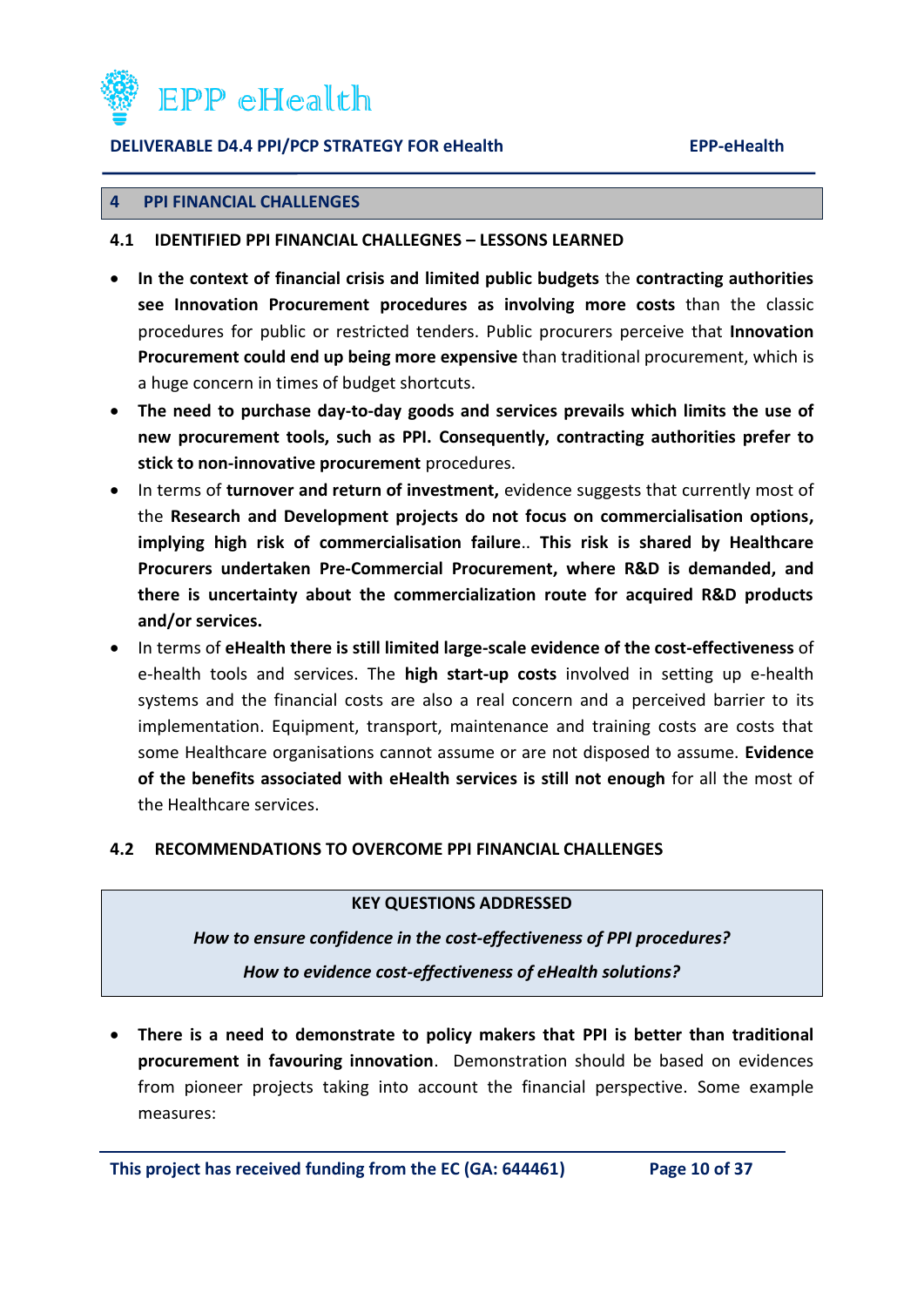

- o **More detailed business cases including the exploitation plan should be developed in order to have a clear idea of the investment risk and the possibilities of the product / service to be marketable and sustainable**. The lack of proper business case generally results in discontinuation of the process into commercialisation.
- o **Start the uptake of Innovation Procurement at different phases, committing part of the procurement budget to small pilot PPI projects**.
- o **Pursue real commitment so as to extend beyond the pilot stage** should be requested to Healthcare procures and suppliers participating in Innovation Procurement to ensure commercialisation.
- There has to be an agenda for the implementation and promotion of PPI, which takes into account **compensation and support measures for the investment costs and associated risks**. Despite commercialisation is a matter of the private sector, public authorities should incentivize those willing to innovate on eHealth. Some good practice measures:
	- o **Early demand maps should be developed to support** the allocation of funding in the long-term and define the Procurement Strategy of the healthcare organisations.
	- o **Promote financial and institutional support for 'match-making' between scientific institutions and companies.**
	- o Establish '**Innovation vouchers'** for organisations investing for the first time in innovative solutions.
	- o **Continue to support PPI by EC funds**. EC funding is an important seed-funding providing good practice for broader audience.
- Support increasing PPI **awareness through the organisation of workshops and practical trainings. Training programmes specifically designed for decision makers are highly encouraged and should be sponsored**. They need to understand and believe that innovation is good. Not just for the sake of innovation, but as a tool of change. It should be also communicated widely that the **risk involved in PPI may be compensated with the "intangibles".**
- **Innovation clusters should also be trained and empowered to coach and actively promote the Innovation Procurement schemes and its benefits** linking the industry with the Healthcare services.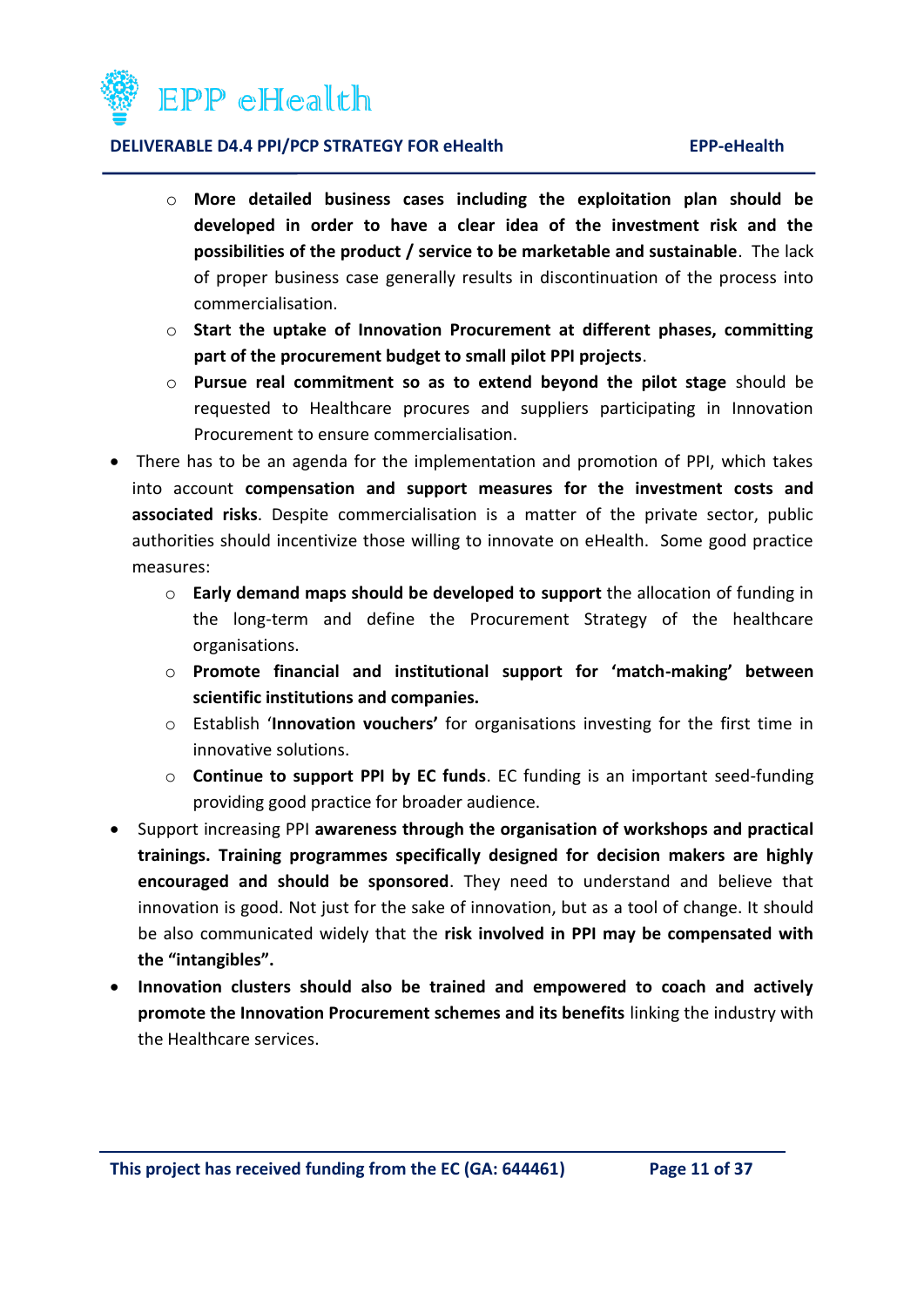

#### <span id="page-11-0"></span>**5 eHealth CHALLENGES**

#### <span id="page-11-1"></span>**5.1 IDENTIFIED eHealth CHALLENGES AND LESSONS LEARNED**

- There is **market uncertainty due to inadequate or fragmented legal frameworks in the eHealth area.** In particular**, lack of legal clarity for health and wellbeing mobile applications**.
- **Healthcare stakeholders feel threatened by new eHealth tools**. There are still concerns about losing humanity in patient care. This has been evidenced by respondents in the EPP-eHealth consultation surveys.
- **Interoperability between different equipment and between different health care systems and service providers continues to be a challenge.** EU Standards as HL7 are still not widely used as such standardization gap exists. This has been recognised by EPP – eHealth procurers in their "Joint Statement of Unmet Needs**".**
- **Big data** is a major **healthcare challenge as: Healthcare systems need a single entry point for all related data, as well as the tools to analyse that data**.
- The fast changing nature of technology results in **technologies becoming obsolete year on year**.
- A common demand within the medical community is the need to develop **clinically validated eHealth solutions.**
- **The privacy and protection of the patient data is a security concern for many healthcare providers.**
- **Lack of transparency** regarding the utilisation of data collected by eHealth applications. **There is a general concern about the privacy and confidential treatment of healthcare information.**

#### <span id="page-11-2"></span>**5.2 RECOMMENDATIONS FOR TECHNICAL (eHealth) CHALLENGES**

#### **KEY QUESTIONS ADDRESSED**

#### *What practices could prevent the fear of technology?*

*How to meet the healthcare challenges: interoperability, big data and data protection?*

- In order to overcome *"fear of technology"* there is much to gain potentially from:
	- o The utilisation of **good data alongside, safe and effective tools that have demonstrable success would encourage** stakeholders to adopt eHealth solutions.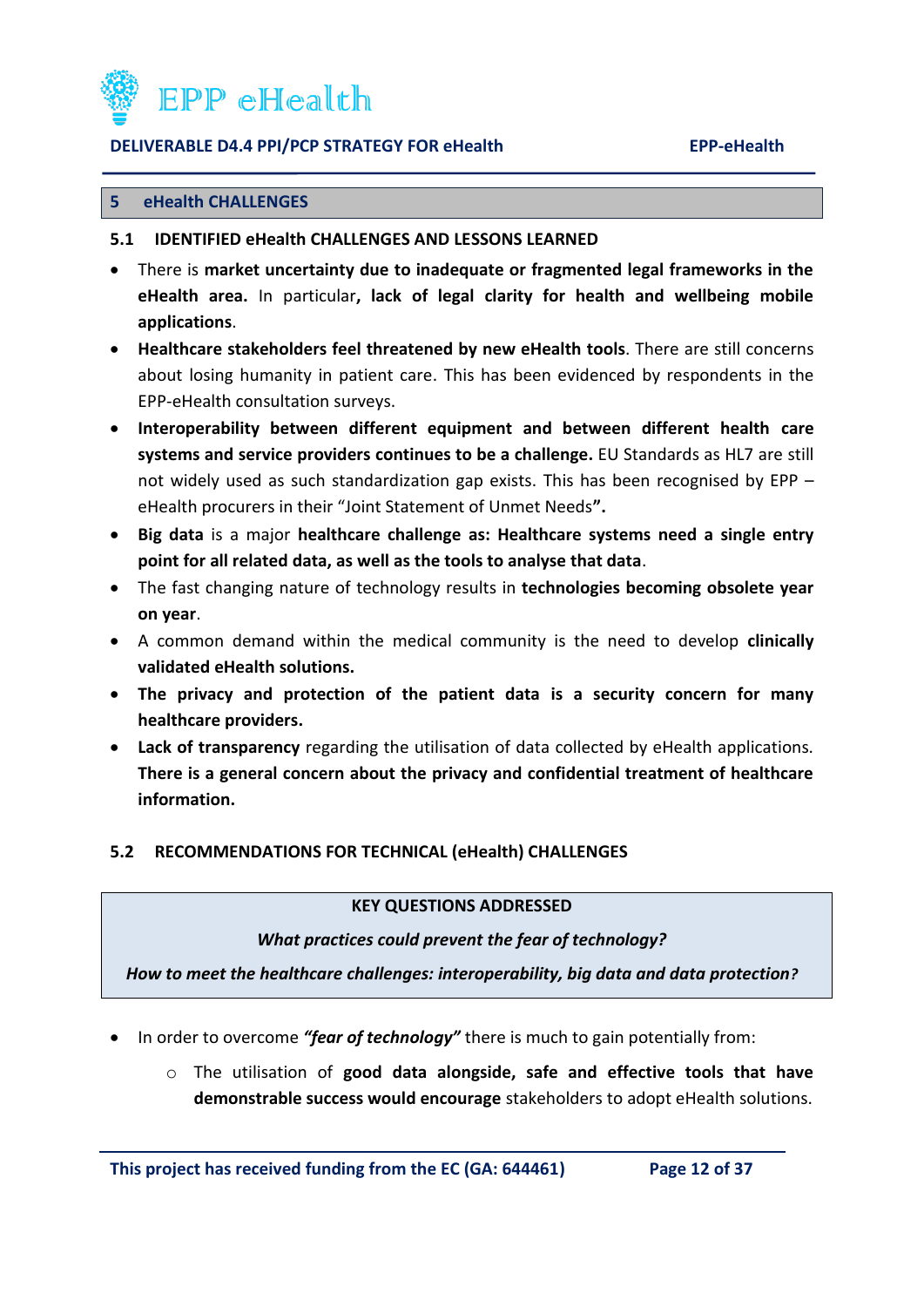

- o **Identification, dissemination and application of best (and certified) practices in health sector would also minimize the fear of technology.**
- **The trend towards more standardization and interoperability in health care sector, with particular reference to e-health, should represent a clear objective for the national Healthcare action plan.** The continued launch of pilot projects and studies in the area of big data and data analytics by the European Commission can also develop solutions to tackle some of the technical challenges. For example, there are a number of existing calls including:
	- o An action under the [ISA Programme,](http://ec.europa.eu/isa/actions/01-trusted-information-exchange/1-22action_en.htm) which is currently collecting best practices in Member States' public administrations in analytics and big data technologies to support decision-making, along with the supporting organisational and operational processes. Additionally, it is launching a number of pilot projects within the Commission to demonstrate in practice how these technologies can help: scientific papers text mining for identification of research trends, national implementing measures analysis, and analysis of the ICT job market through information available on European job posting websites.
	- o the [data4policy](http://www.data4policy.eu/) initiative, with the aim of producing an inventory of big data for policy initiatives in European Union Member States and abroad, a report about stateof-the-art in innovative data-driven approaches for evidence-informed policy, and six case studies,
	- o A Tool for Innovation Monitoring (TIM), based on technology forecasting, and exploiting data coming from patents, publications and news. JRC is using big data analytics in Earth and environmental sciences through the [Digital Earth Platform,](https://ec.europa.eu/jrc/en/research-topic/digital-earth) which can help DGs working in this policy area.
- **A centralized set of technical capabilities and adequate support to build, operate and maintain a common big data infrastructure according to the needs of the interested stakeholders would generate considerable efficiencies.** Commission services, along with interested organisations in Member States, could contribute to its development by providing relevant content: additional tools (e.g. open source analytics modules), data, and methodologies/guidelines for specific policy or geographical areas, thus creating a community of users that will maximise its reuse. **Develop supportive guidelines**, standards and accreditation schemes for the eHealth products and services under development. **Widen the use EU standards** to scale the idea up.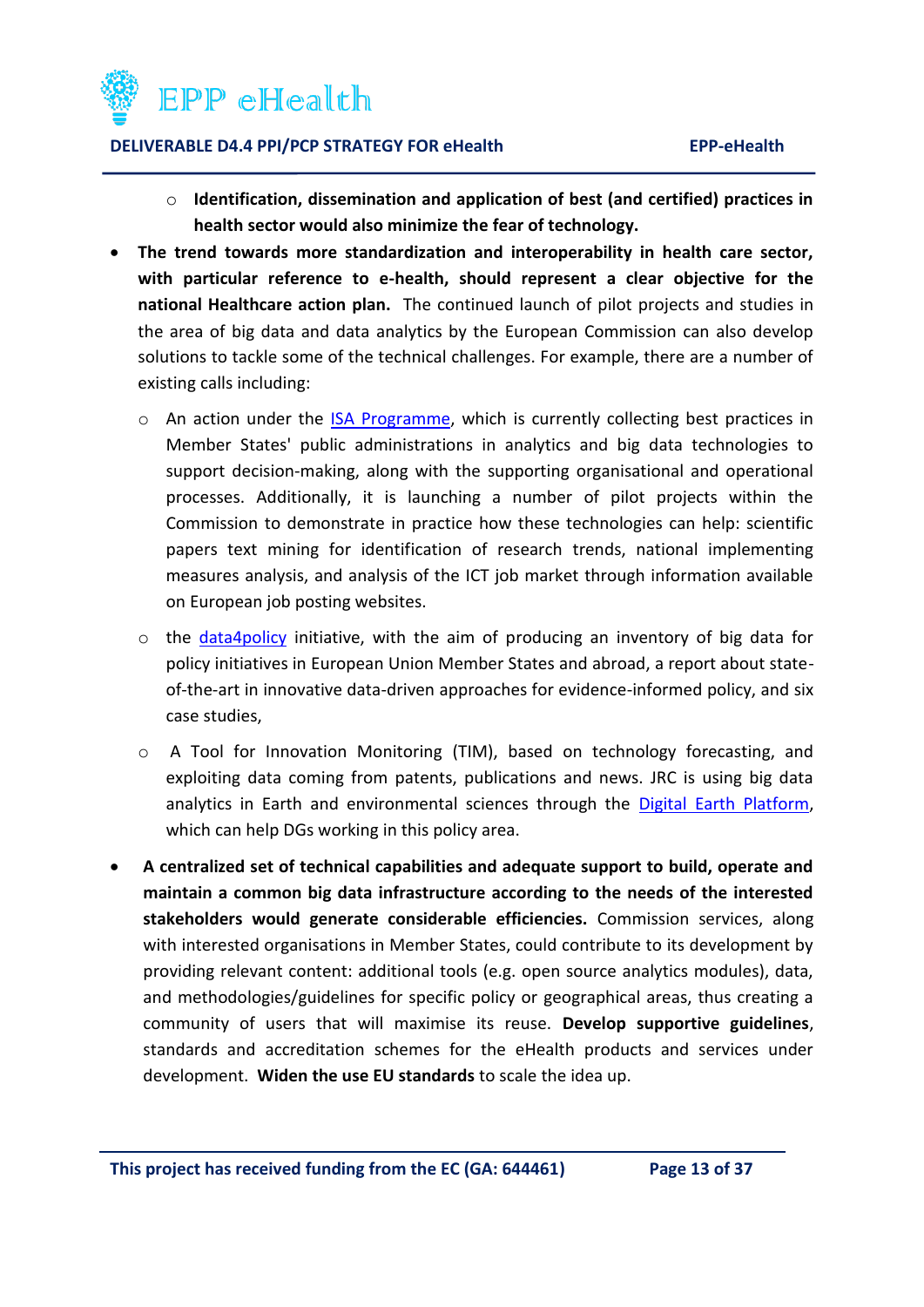

- **Include patient safety and data protection as standard in all procurement processes**. **Healthcare entities must adopt written privacy policies** and procedures that define how they intend to abide by the highly complex regulation and protect individually identifiable health information.
- **Healthcare entities must adopt written privacy policies** and procedures that define how they intend to abide by the highly complex regulation and protect individually identifiable health information.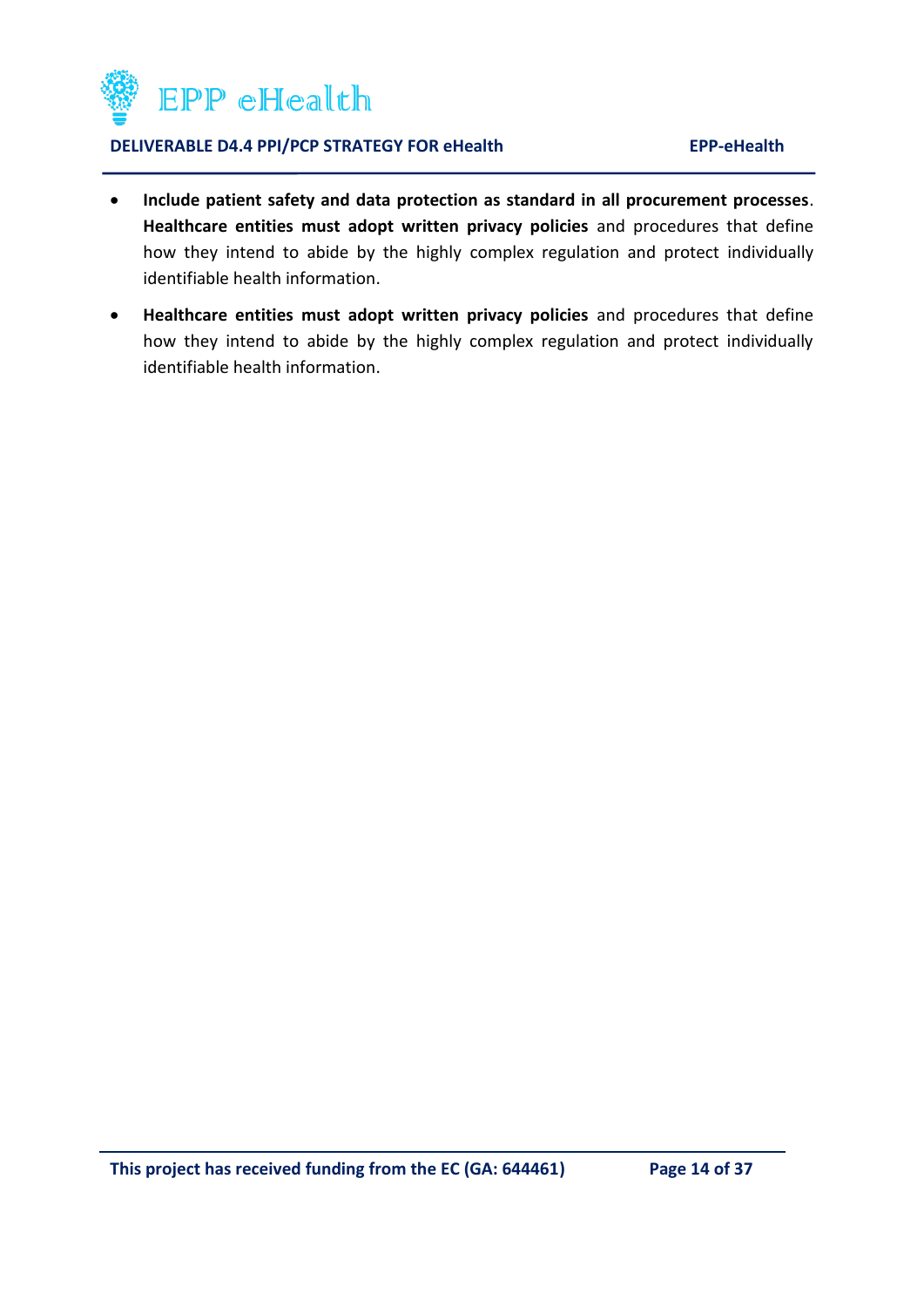

#### <span id="page-14-0"></span>**6 PPI MANAGEMENT COMPETENCES**

- The **technical competences of the Healthcare Procurers** and of **eHealth supplier** stakeholder groups need to be improved:
	- o Healthcare procurers need to improve their technical skills to take on big projects.
	- o Healthcare procurers need practical know-how in supply chain management.
	- o Healthcare procurers need a better understanding of PPI mechanisms.
	- o Suppliers need to increase their competences in PPI implementation
- **PPI projects are particularly burdensome and difficult to implement**. They **may involve delays larger** than those in procurement of standard solutions. As a result, they **require extra** effort and **commitment from Public Procurers**, but the potential benefits are rewarding and can significantly impact on the healthcare service.
- **Public bodies and procurers are difficult to mobilize and lead due to organizational complexities and lack of motivated personnel.**
- **For all the above, good project management covers special relevance** and is a critical success factor within Procurement of Innovation.

#### <span id="page-14-1"></span>**6.1 RECOMMENDATIONS TO IMPROVE MANAGEMENT COMPETENCES IN PPI**

#### **KEY QUESTIONS ADDRESSED**

*How to improve the know-how of the buyer´s in technical matters, supply chain* 

#### *management & PPI?*

*How to encourage supplier´s competence in public procurement?*

*How to ensure good management team works?*

*How could Public bodies be better mobilized?*

*How could buyers cope better with longer procurement timings?*

- **IT skills of the health professionals should be improved. This can be addressed through the** development of user-friendly technology, education and training sessions.
- **In order to improve Procuremrs competences in Innovation Procurement it is recommended to:** 
	- o **Improve dissemination of information on PPI rationale.** It is necessary to **involve technical experts and end-users from the beginning of the procurement process**.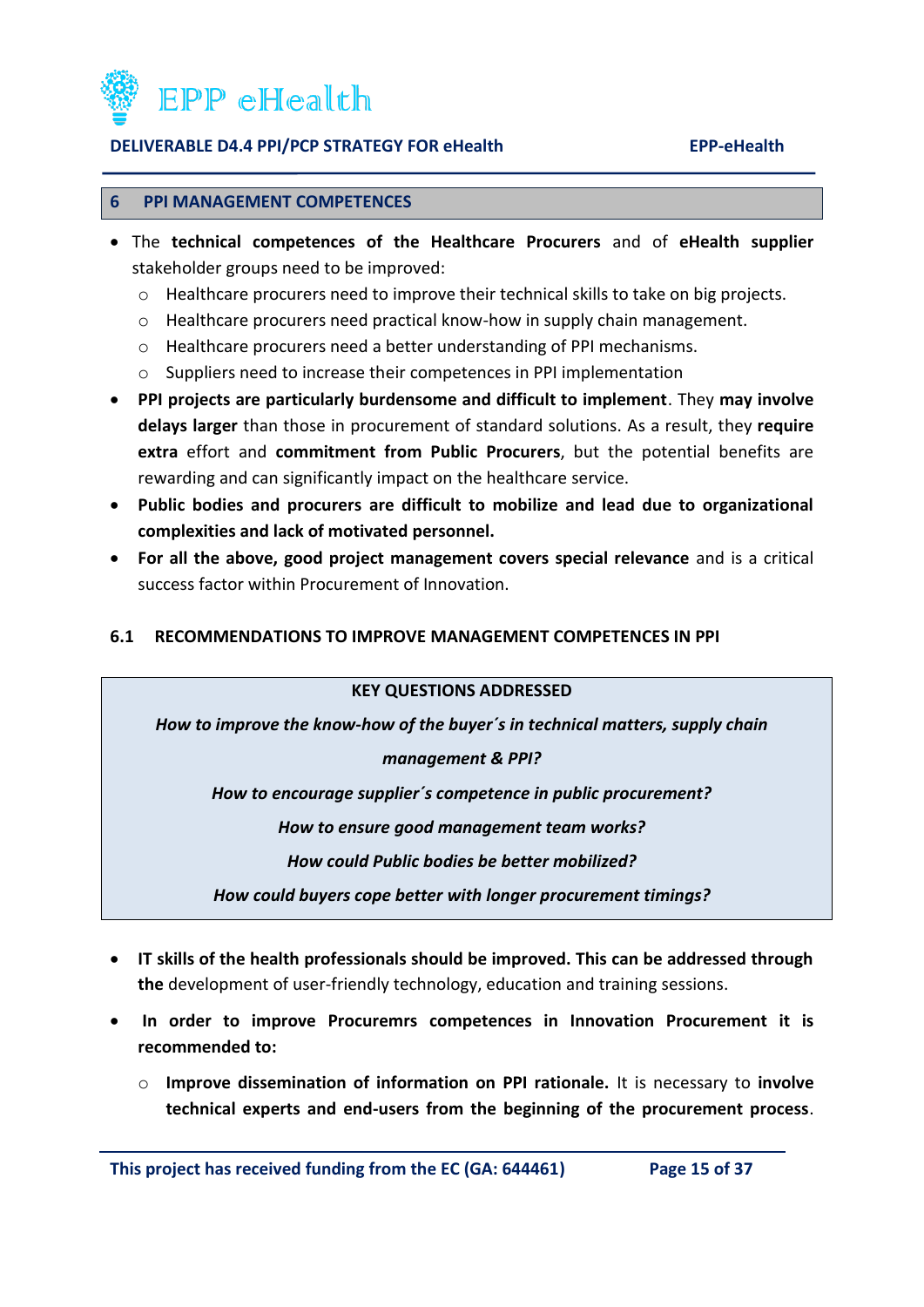

**Cross-organisational and cross-disciplinary cooperation should be promoted by management guarantee full access to the organisation know-how.**

- o **Develop a training program for public contracting authorities**. **Train staff on PPI procedures** and provide them with the most suitable tools: best practice guidelines; case examples of successful experiences with other contracting authorities, coaching; etc.
- o Provision of a **tool-kit for public authorities** to implement PPI in health care sector, coherently with their mission and mandate.
- o **Meet-the-buyer type events** should be facilitated by policy makers to improve procurers understanding of the technology landscape, thus ensuring they have a sufficient level of understanding about what is already available on the market.
- It is also necessary to **promote PPI training within the suppliers of eHealth technology** in order to inform future bidders about the PPI process, expectations as well as the advantages of participating in the process.
- It is recommended to **introduce the figure of PPI official within healthcare organisations**. An **Innovation champion is** needed within organisations; a leader of change that can motivate and engage personnel in new methods.
- **Good innovation management requires a new mix of skills** involving legal and the economic areas to perform the business case modeling, market assessment, technology assessment, IP management and contractualization as well as public services performance measurement. **PPI management teams should be formed** and consists of **clinicians and hospital managers and commissioners of service**, working very closely with the procuring **authority responsible.**
- **In order to achieve better engagement levels, public servants involved in R&D projects should be incentivized. Policy makers could establish a reward scheme** for innovation and participation in activities and projects.
- Policy makers could **provide coordination support to public procurers entitled to execute Procurement of Innovation** and private sector could supply services.
- **For the implementation of PPI projects it is recommended to establish and fulfil a detailed planning** from the project very beginning. **The work plan should be detailed deeply and incorporate buffer margins**.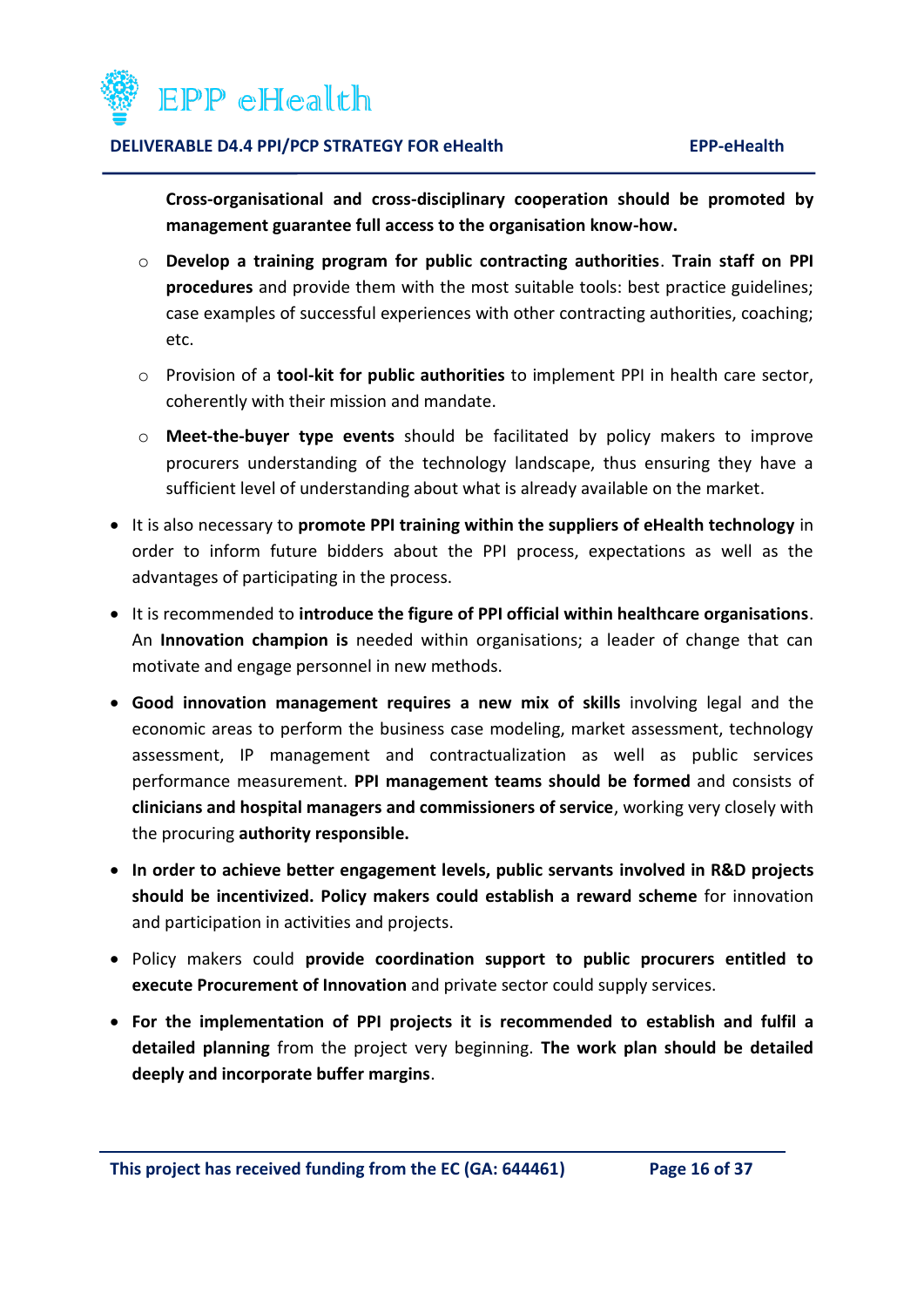

#### <span id="page-16-0"></span>**7 UNMET NEEDS IDENTIFICATION CHALLENGES**

#### <span id="page-16-1"></span>**7.1 IDENTIFICATION OF UNMET NEEDS CHALLENGES AND LESSONS LEARNED**

**The failure to identify unmet needs until they become urgent problems is incompatible with Procurement of Innovation practices. PPI projects are particularly burdensome and difficult to implement** and **involve delays larger** than those in procurement of standard solutions.

**Urgent-base-working schemes should be clearly avoided in Innovation Procurement. There is a need for long-term investment planning where the importance of a thought for a real need assessment as well as the ability to describe the need clearly is essential for the whole success of the Innovation Procurement process**.

**Identification of unmet need cannot take place in silos. There is also a need for more effective engagement between procurers, suppliers, academia, national innovation agencies, patients and other stakeholders.** There is also a need to establish a connection between **NGOs etc. and supplier ecosystem from the beginning taking advantage of desing thinking techniques.**

#### <span id="page-16-2"></span>**7.2 RECOMMENDATIONS TO FACILITATE THE IDENTIFICATION OF UNMET NEEDS**

#### **KEY QUESTIONS ADDRESSED**

*How to effectively identify the organisation unmet needs?*

*How to achieve a more effective engagement and dialogue between the different* 

*stakeholders?*

- **The process of identification of needs should be facilitated by permanent structure to support procurement of innovation**, with staff trained and motivated, and clear policies and strategies in place.
- **The produced solutions should be based on real needs that the procurers/commissioners would be willing to purchase if shown to be appropriate and cost effective.**
- **Early demand maps should be developed** in order to provide information on real needs from real users across Europe, which is an ideal situation for the supply chain. If those needs are real and confirmed this is a unique opportunity for the participating suppliers.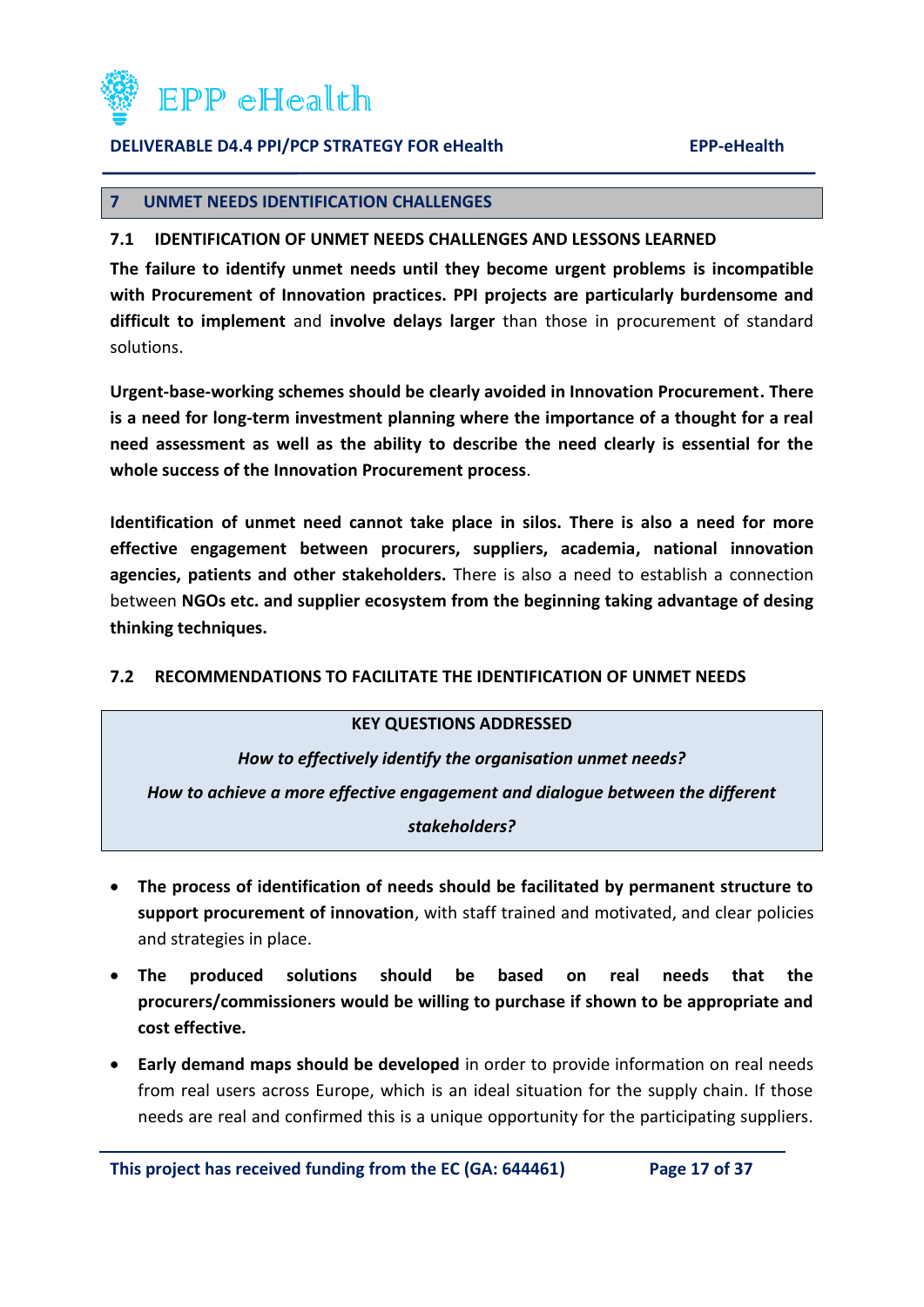

Development of a *Joint Statement of Unmet Needs* should start at the level of common understanding of the subject of procurement.

- Emphasize PPI joint actions and collaboration schemes.To facilitate **networking of the key stakeholders involved in the health and social care services delivery, to reduce fragmentation of demand and enable the demand pooling, a "health-care platform**" should be settled at least at national level with the purpose to enhance a dialogue between public procurers interested to test innovation procurement methodologies and to jointly undertake the PPI, to provide a powerful opportunity for all public sector at local level to collaboratively design the future modernization of health care sector strategy.
- **The role of Innovation platforms** as drivers of communication and collaboration among actors within the organisation should be enhanced.
- **Early involvement of end-users in the need assessment and value design phase, as well as in piloting and testing activities.**
- **Adopt co-creation techniques as main tools to facilitate stakeholder´s collaboration during the PPI activities boosting desing-thinking methodologies.**
- **Recommendations for creating successful INNOVATION ECOSYSTEMS:**
	- o Policymakers should:
		- **Support cross-border collaboration.**
		- **Build innovation centres (as opposed to research facilities which typically lack** commercial focus) that facilitate the innovations of others
		- **Ensure a friendly regulatory environment**
		- Lower barriers to innovation by encouraging 'balanced risk-taking' and providing financial incentives to entrepreneurialism (such as matching private investment in start-ups' research and development and providing tax incentives for funding start-ups)
		- Reform education policies to keep pace with the knowledge and skills required for young people to participate in the emerging 'third-wave industrial revolution'
		- **Promote the successes of domestic entrepreneurs to foster an** entrepreneurial culture
		- Recognize which start-ups are more likely to succeed and channel the resources to them instead of trying to support as many start-ups as possible.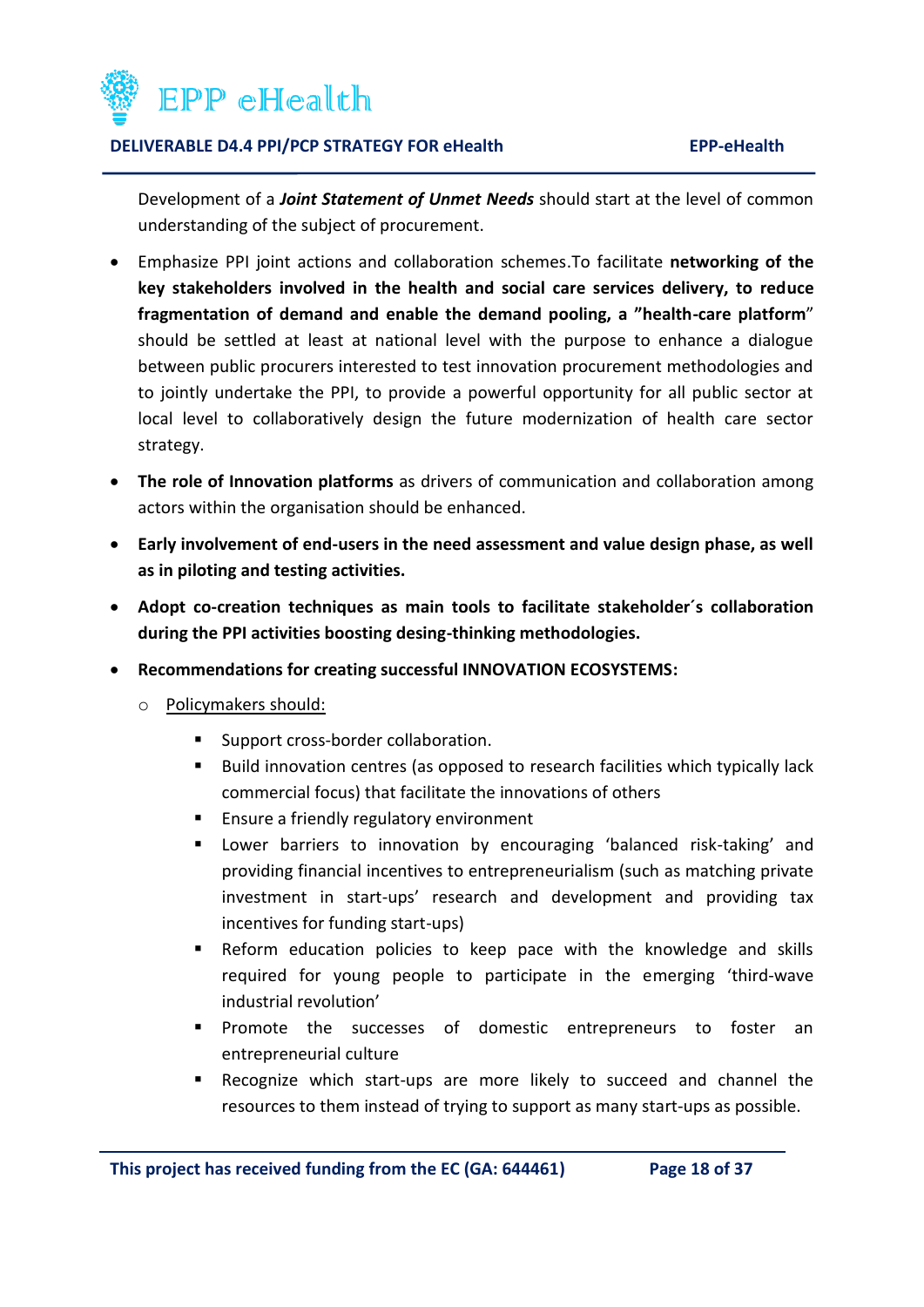

- o Business leaders and entrepreneurs should:
	- Combine financing with commercial mentorship
	- Support the government in creating a modern workforce for the future

#### **The importance of patients in the unmet needs identification process.**

Strategies for promoting an active role for patients should be promoted to reinforce building the collaborative health system; but they need to be educated first. Differences in cultural barriers and social inequalities must be taken into account when planning strategies to promote greater patient engagement and participantion.

Strategies to support patient education and engagement should be part of health policy. Governments, health authorities or payers looking for ways to inform and empower patients need to agree about clear goals and a coherent strategy, with actions targeted at the national, regional and organizational levels. The goal is cultural change, and a whole-system approach is therefore needed to strengthen and reinforce interventions in the different settings. Initiatives at different levels in the system should be mutually reinforcing and well coordinated. The range and balance of initiatives must be culturally relevant and locally determined, and the vision and strategy must be clearly articulated, so that everyone knows what is expected of them. It is not possible to design a universal blueprint for policy that will work in every setting. Coordinated patient survey programmes have been shown to be a useful way of monitoring performance across the system, by requiring care providers to undertake systematic surveys of patients' experiences and to publish the results.

Considerable evidence suggests that patient engagement can be effective clinically and economically. People who are more informed and engaged tend to use fewer health care resources and to make more appropriate choices, leading to better health outcomes.

In addition, involving patients in the unmet needs identification to know their needs, their suggestions, etc. helps to improve patient's experience in the healthcare system modernization.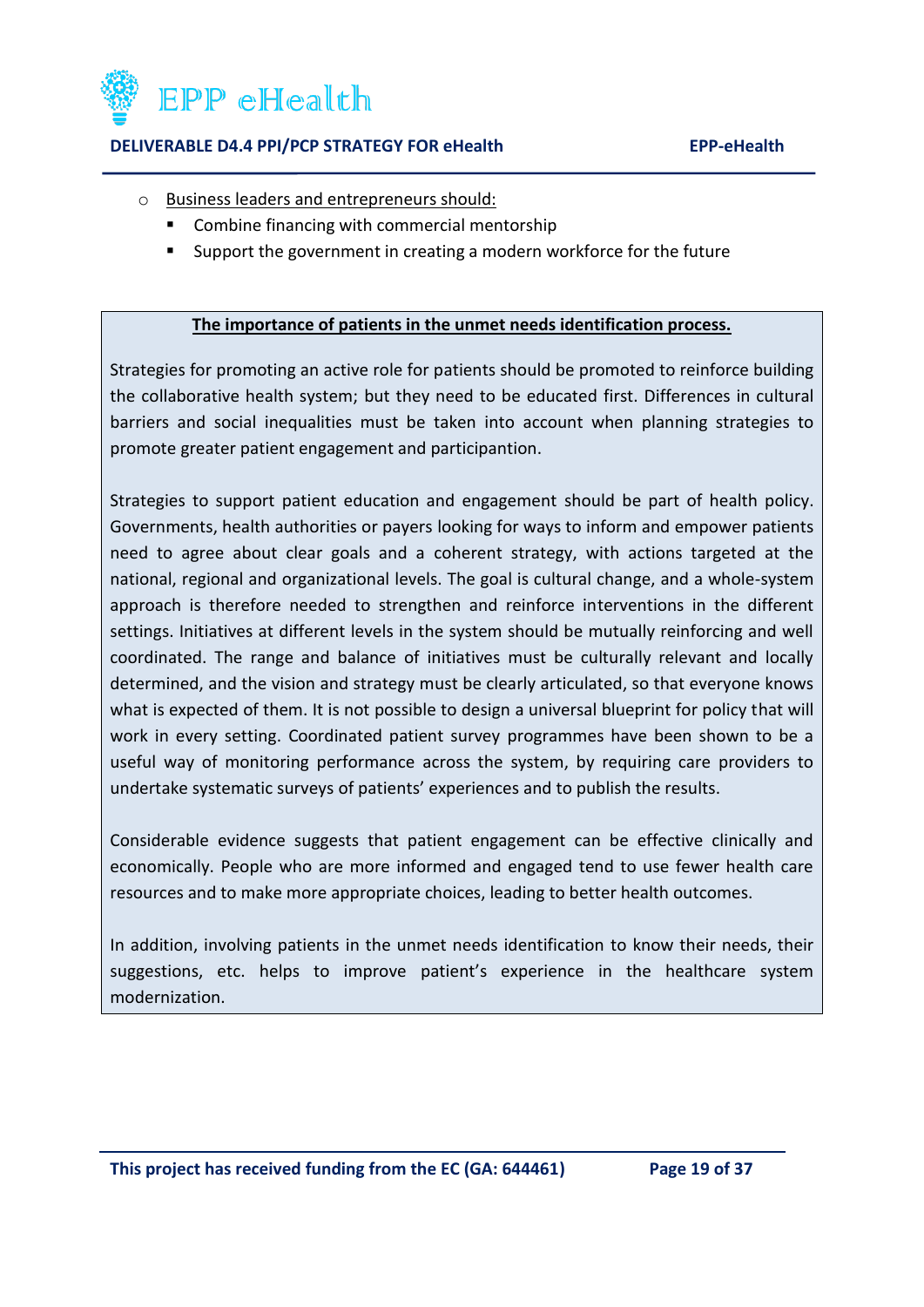

#### <span id="page-19-0"></span>**8 PPI TENDER EXECUTION SUCCESS FACTORS**

#### <span id="page-19-1"></span>**8.1 PPI TENDER EXECUTION CHALLENGES**

- **Lack of involvement of different stakeholders in the procurement process**. The low level of involvement of specialists in developing the tender specifications for the desired solutions (e.g.: IT specialists, etc.) is challenging. There is a need for end-user involvement and feedback on the specifications of potential solutions. The consequence is the asymmetry between payers and beneficiaries needs due to different targets and lack of alignment.
- **Both user involvement and market dialogue are important activities, which by nature is a co-creation process.** This approach helps to think how the solution to be developed would actually be exploited and paid for and what would be additional value compared to an application already available on market. [\(INSPIRE](http://inspirecampus.eu/) project)
- **Procurers often fail to clearly communicate their needs** and **do not undertake sufficient activitities to inform the supply chain about upcoming procur**ement. Consequently, inadequate early warning mechanisms still remain in place.
- **Lawyers that support PCP actions should help to make the best out of this instrument.** The absence of standard clauses and/or criteria in PCP tenders, causes uncertainty in purchasers and legal advisors of public administrations and consequently the mechanism has not been widely uptake. PCP, not subjected to procurement law, should be seen and used as an instrument that supports and allows flexible, simplified and smooth adoption practices which are in the interest of both the demand and the supply side. (INSPIRE project).
- **Public Procurers tend to stick to solution-led rather than outcome-led tender specifications** following simply their usual practices.
- **The collaboration between Public Procurers and suppliers is unsatisfactory.** Market dialogue with the supply side actors is a must activity in Innovation Procurement.
- **Binding and close processes. The lack of flexibility** to do market sounding before deciding whether PPI or PCP is most appropriate approach is a challenge for procurers.
- **Inequalities between companies are an issue**. SMEs are still seen as a risk, yet it is well documented that innovation and innovative solutions come from these very SMEs. Tenders remain Procurement Driven, for example, often requesting "3 years accounts" which omits many SMEs. SMEs compete with large established technology players. This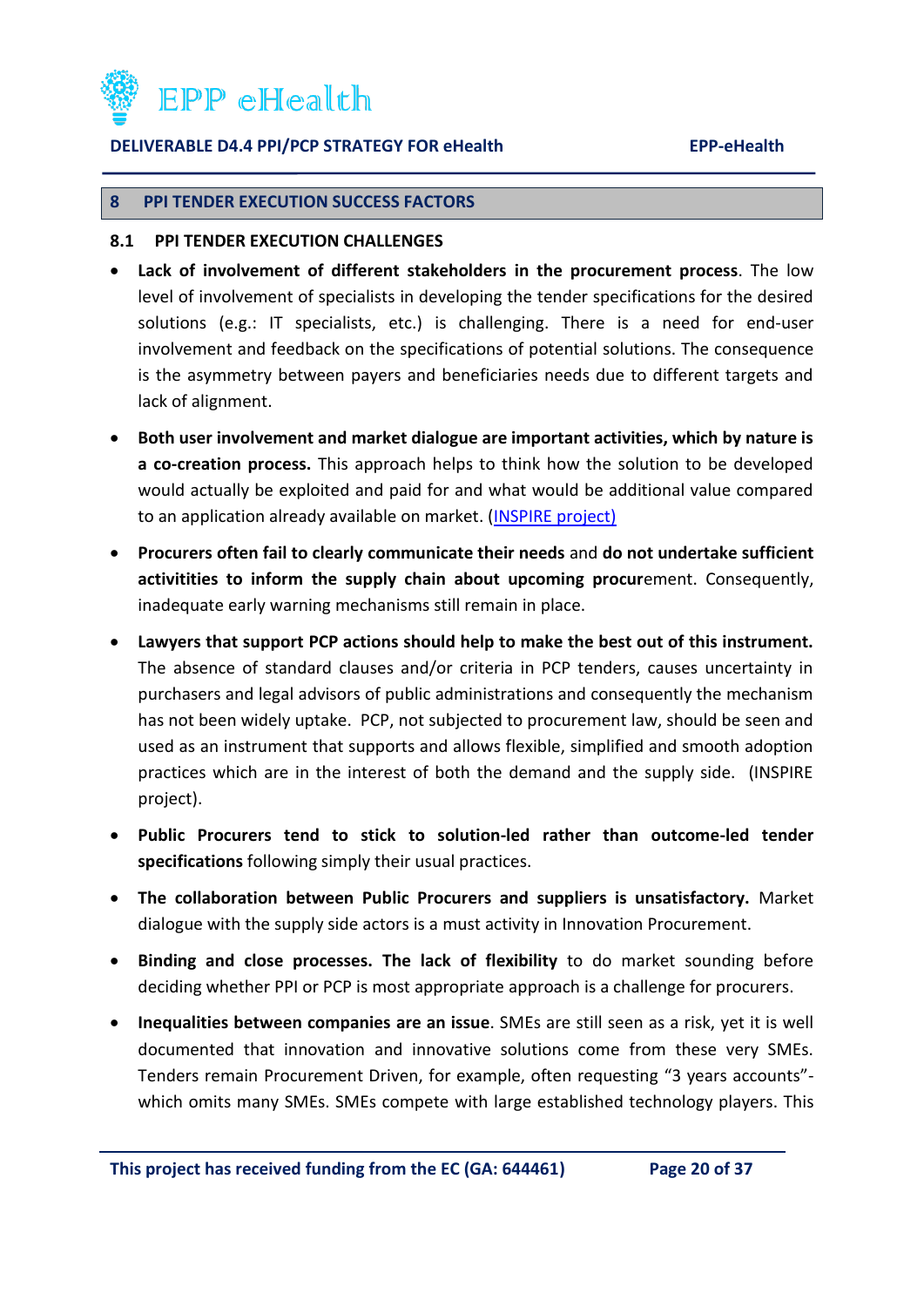

also raises the challenge of how SMEs compete with large established technology players.

- **Intellectual property** IPR clauses risk-benefits sharing is difficult to transmit to the industry. Adopt co-creation techniques as main tools to facilitate stakeholder´s collaboration during the PPI activities boosting design-thinking methodologies**.**
- Lack of **evaluation criteria for innovative solutions** creates difficulties for procurers in terms of defining features and establishing conditions and criterion to select a solution.
- **Existing indicators on the impact of procurement do not allow the long term impact of procuring innovative goods and services to be captured and recorded**. The same problem applies to the missing link between need assessment and performance measurement.

### <span id="page-20-0"></span>**8.2 RECOMMENDATIONS FOR THE PPI TENDER SUCCESSFUL EXECUTION**



**This project has received funding from the EC (GA: 644461) Page 21 of 37**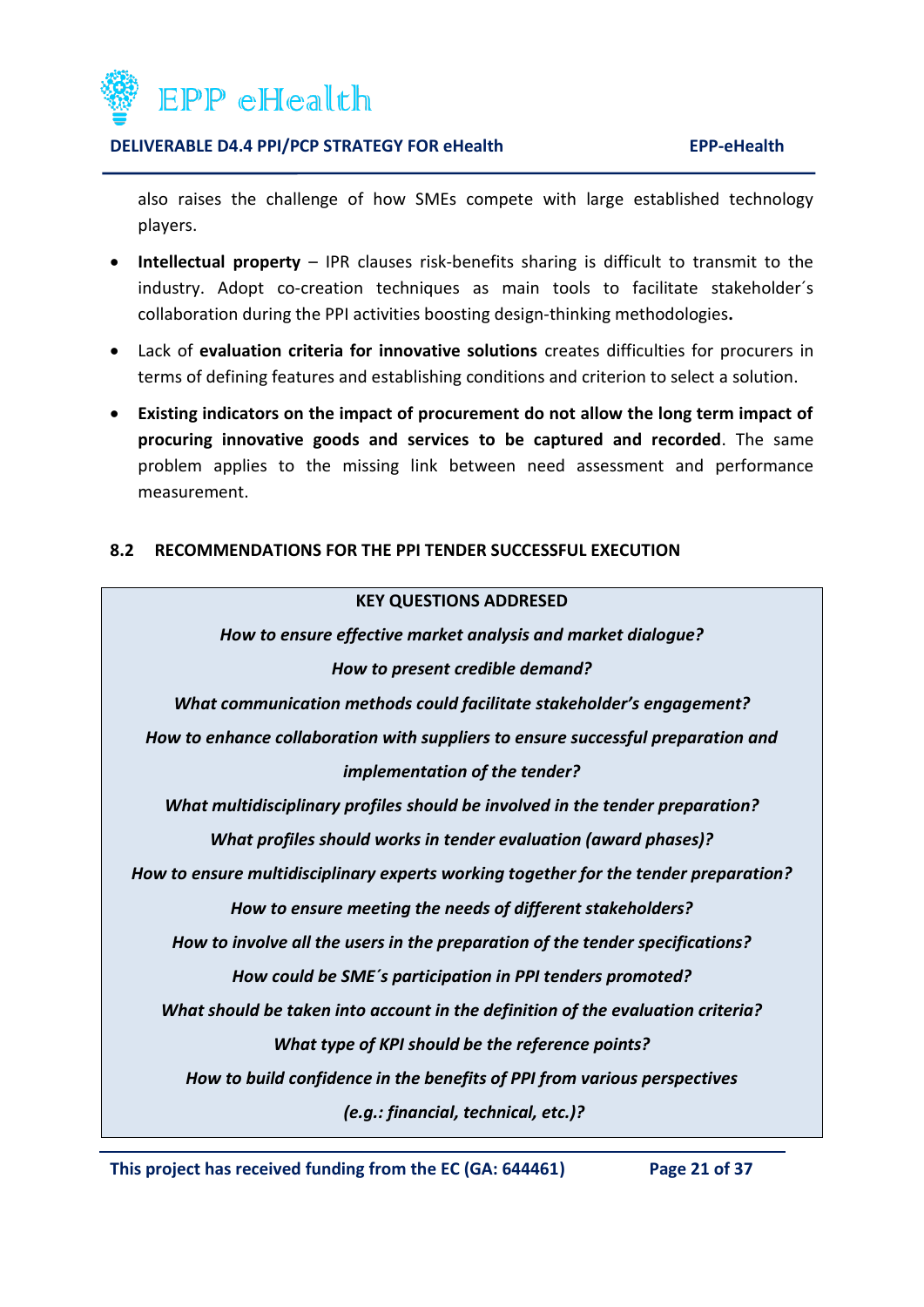

#### *How could the impact be measured?*

- **Early involvement of end-users** in the needs assessment and value design phase, as well as in piloting and testing activities is recommended. **Multidisciplinary management team. Including** technical personnel would strengthen the definition of technical specifications.
- **Ensure close relationships with suppliers** by establishing activities to keep regular communication with suppliers through proven communication channels. **Clear lines of communication should be opened** between both parties and that both are committed to finding a good solution. Building trust and have a strong relationship are key factors to the success of the procurement project.
- **Ensure prevalence of solution-led rather than outcome-led specifications**.
- **Current programmes available for cofund of PPI projects could be more flexible to ensure continuity of successful projects** after identifying needs. On occasions is not possible to define whether the action is required: PCP or PPI.
- As there is a need for innovation public procurement process to be extended much more **systematically towards pre-procurement activities, public bodies should clearly and broadly publish and signal future innovation needs as early as possible by means of a PIN** (Prior Information Notice), avoiding the risk of distortion of competition and defining a specific provision on safeguards against undue advantage in favour of participants to market consultations.
- **Technical dialogue should be systematically implemented**, as it is an useful instrument for contracting authorities to obtain information on the technology state of the art, as well as on the structure, capability and capacity of a market while at the same time informing market actors of public purchasers'procurement projects and requirements. However, preliminary contacts must not result in unfair advantages and distortions of competition.
- Workshops with supply chain can provide support to the technical dialogue, feasibility check and market scanning for existing solutions. **Both stakeholders should work together on aligning their final goals and collaborate in achieving them. For example, suppliers and procurers can come together through networks or platforms supported by public or private organisations.**
- **SMEs cannot easily qualify as a technical provider** to big procurers, such as regional healthcare providers, because usually traditional procurement tenders look first at company size, references, financial viability and only after that at technical capabilities.

**This project has received funding from the EC (GA: 644461) Page 22 of 37**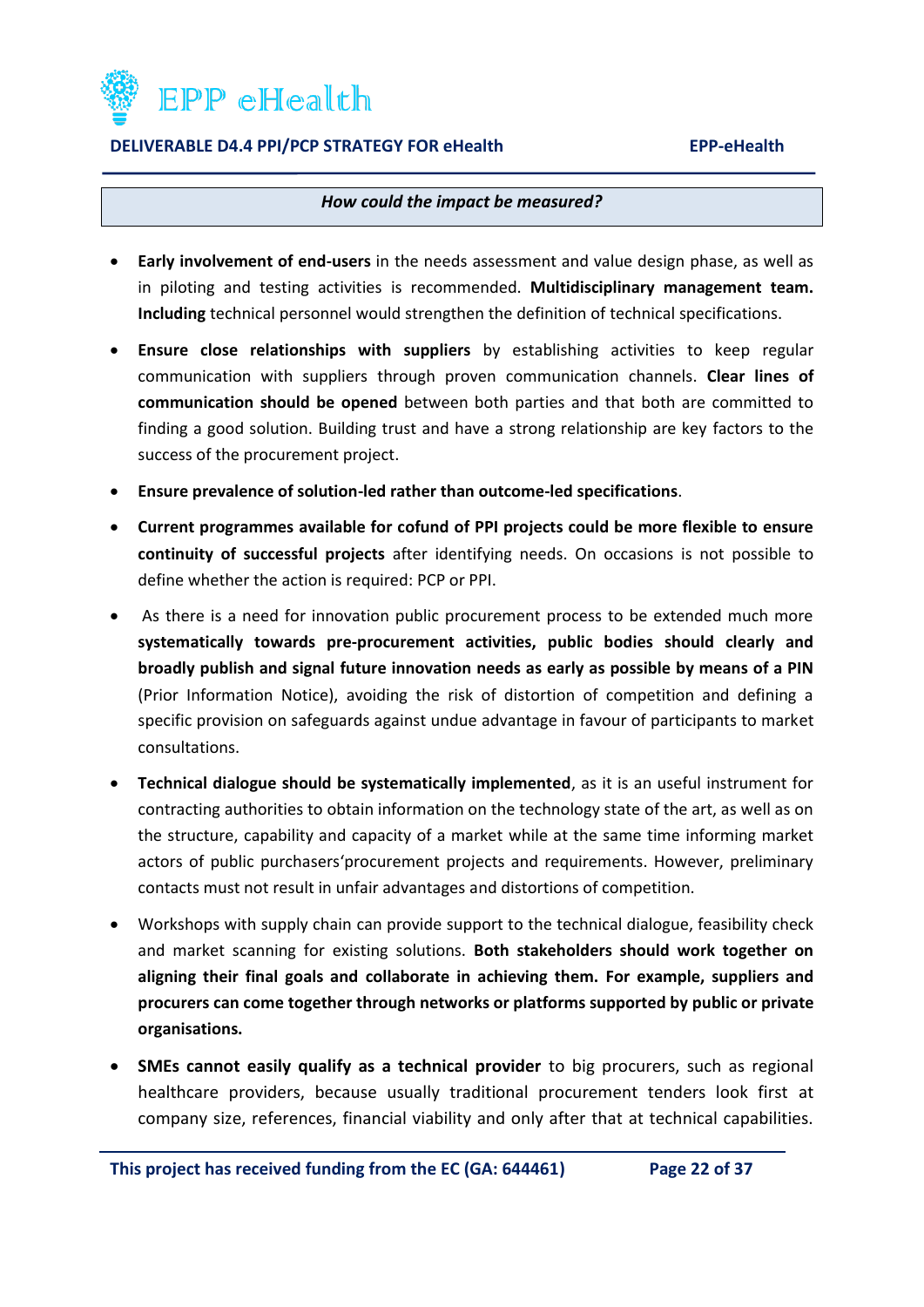

**Pre-qualifications hindering SMEs tendering as don't have pre-requisites needed to progress (e.g.: financial statements, references, etc.)**. A PCP process allows SMEs to emerge and compete fairly on a European scale also while they have the ability to react quickly to the requirements from the call and to adapt fast to customer needs. **Tools and measures that cover SME risks could be developed and promoted.** 

- Intellectual Property Rights (IPRs) should be stated clearly in any contractual arrangement including legal advice to prepare the documents and for the follow-up of the contracts.
- There is a **need to construct at EU and possibly also at National level indicators that capture the long-term impact of procurement of R&D on the efficiency of the public sector**, on market conditions such as competition and on economic growth.
- PPI should look into the **sustainability of the Business Model in order to make the participation of the supply side more lucrative**. Pooling of demand and scalability should be realized both through cooperation among public organizations and through public and private demand pooling. The public sector service (business) model should also visualize and clarify the value creation processes for the public sector, concentrating on valid objectives such as:
	- o The cost of innovation process and procurement against not innovating.
	- o System or service level cost savings.
	- o Improved quality of services (less clinical errors, timelines, accessibility, better outcomes etc).
	- o Value for care personnel and patients (empowerment, inclusion, accessibility etc).
	- o New, improved ways of delivery, use of eHealth and focus on outpatient care.
	- o Eventual economic and other societal benefits.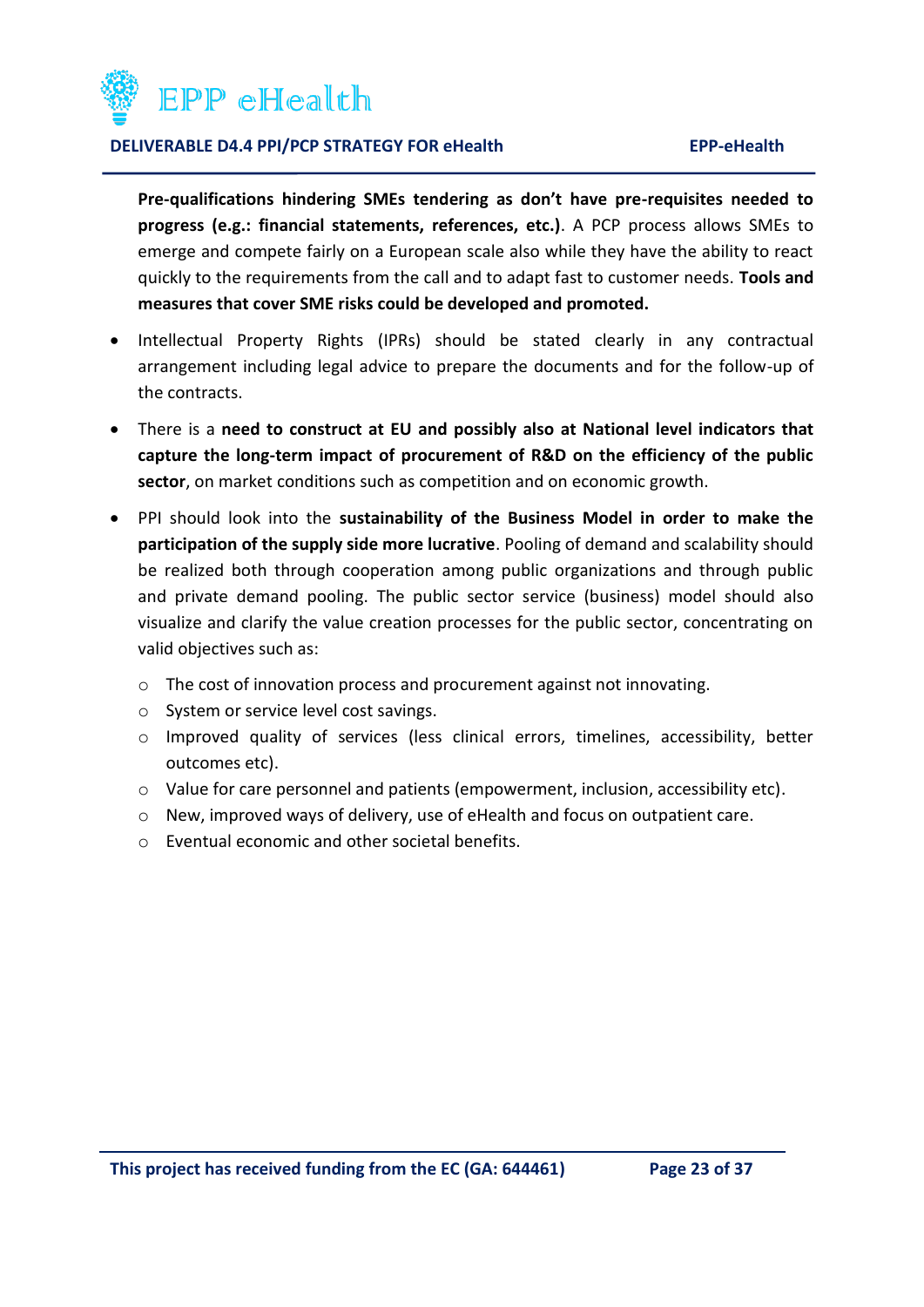

#### <span id="page-23-0"></span>**9 THE IMPORTANCE OF PPI TRAINING**

There is a **need for improved collaboration and replication between stakeholders to achieve results,** develop best practice and communicate success. **We need to be better at replication and copying from previous experience.**

### **KEY QUESTIONS ADDRESSED**

*What could facilitate taking advantage of the experience from previous* 

*projects/experiences?*

*How to achieve a better replication and collaboration between different stakeholders in the development of best practices and communication success***?**

#### <span id="page-23-1"></span>**9.1 RECOMMENDED PRACTICES**

- Having **case examples and demonstrators** supports the case for innovation procurement across Europe. These examples need to be consolidated and shared between stakeholders as this will influence levels of awareness and ultimately adoption.
- **Meta-analysis of the results** from past and ongoing innovative procurement projects. There is a need for conclusive overviews including the aspects that are not successful.
- **EC continue to organize workshops and seminars** because they provide a real learning opportunity. It is essential before implementing something new that you have previous knowledge and insight; networking is important to build that knowledge and for cross-border procurement. Better to hold procurers separate from stakeholders; to focus on procurer's education.
- **Provide general guidelines with practical examples** of application of the content of Public Procurement Directives, with particular reference to PCP combined with subsequent PPI, in health care sector.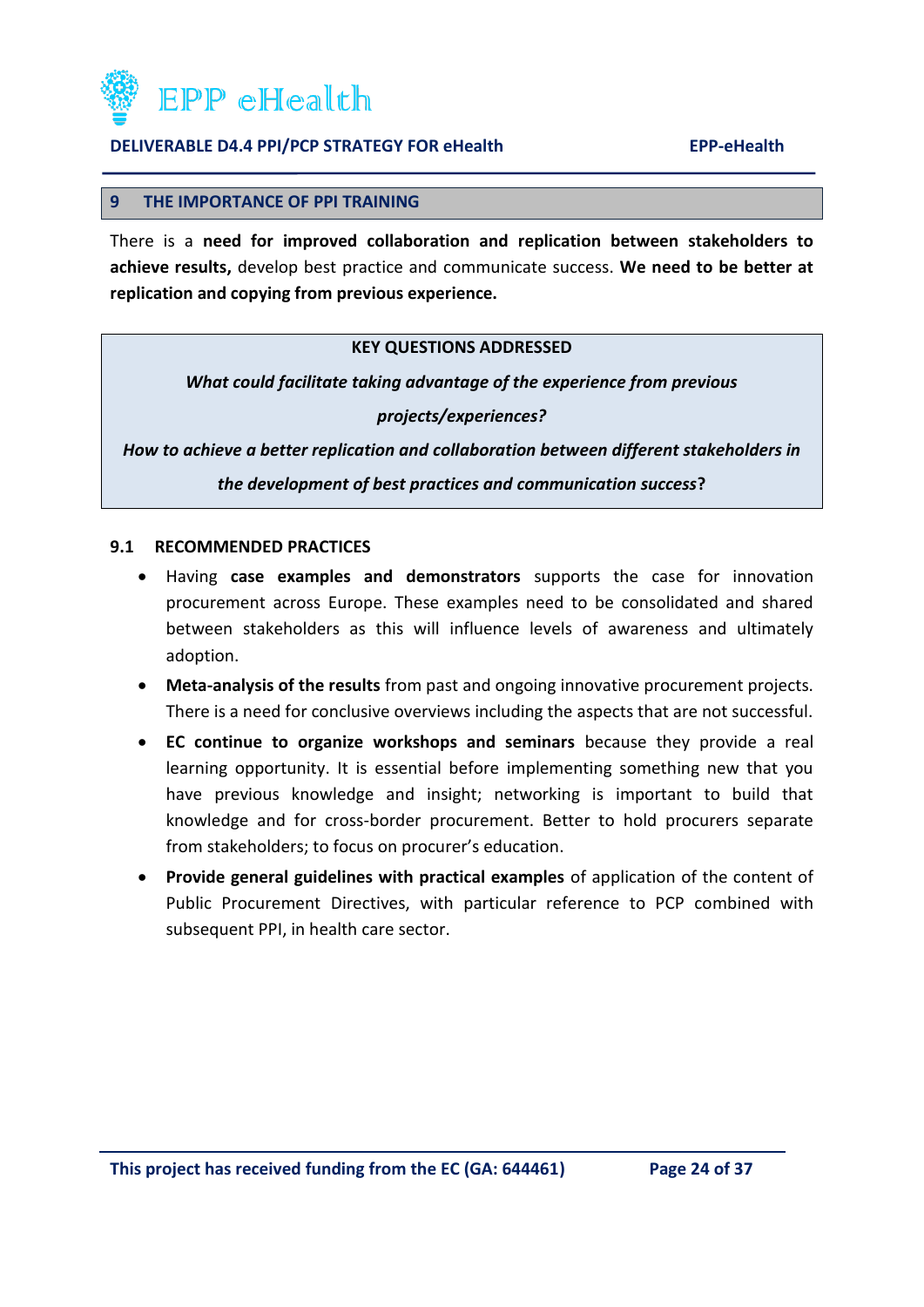

#### <span id="page-24-0"></span>**10 RECOMMENDATIONS TO THE EC TO IMPROVE PPI**

In the framework of *the [DG Connect & EPP-eHealth Innovation Procurement Stakeholder](http://innovationithospitals.com/Workshop_02.html)  [Workshop](http://innovationithospitals.com/Workshop_02.html)* held last 11<sup>th</sup> and 12<sup>th</sup> of May in Brussels, several reflections regarding the following question were gathered by the attendees:

*"What should the EC do?" to cover gap areas, or to implement the procedures and methodologies, promote ecosystems, facilitate communication between stakeholders, etc. in the field PPI.*

The observations collected are shown below:

*Note: The comments presented hereinafter do not represent the views of the EC nor EPPeHealth project but only intended to contribute to the discussion and spot some pertinent aspects to take into account in innovation procurement from healthcare perspective*

- **An important arrow between NGOs etc. and supplier eco system should be drawn**. There is a strong link between social and health issues where the community, NGO etc. can also be a health provider. An arrow can also be drawn between hubs and NGOs etc. Social innovation hubs exist around the world. The 'art' of entering an innovation procurement process is to keep partners open-minded, neutral and curious though out the process and constantly targeted towards a common WHY?, which has to be a value based outcome clearly defined by the procurer (based on end users real need). Choosing partners carefully and with similar core values (often more visible in social enterprises) could ease the process and also create better synergies with other EC programmes and policies, e.g. promoting a green agenda or social innovation.
- **There is a need for a meta-analysis of the results from past and ongoing innovative procurement projects.** A lot of results and data are available but the conclusive overview is needed and also to identify the things that don't work. Innovative procurement needs to be seen in a supply chain perspective. Irrespective of the focus for the individual project, the final result has to fit into a flow of work and products internally and externally. Finally a greater involvement of the private sector is needed and could be of benefit to projects.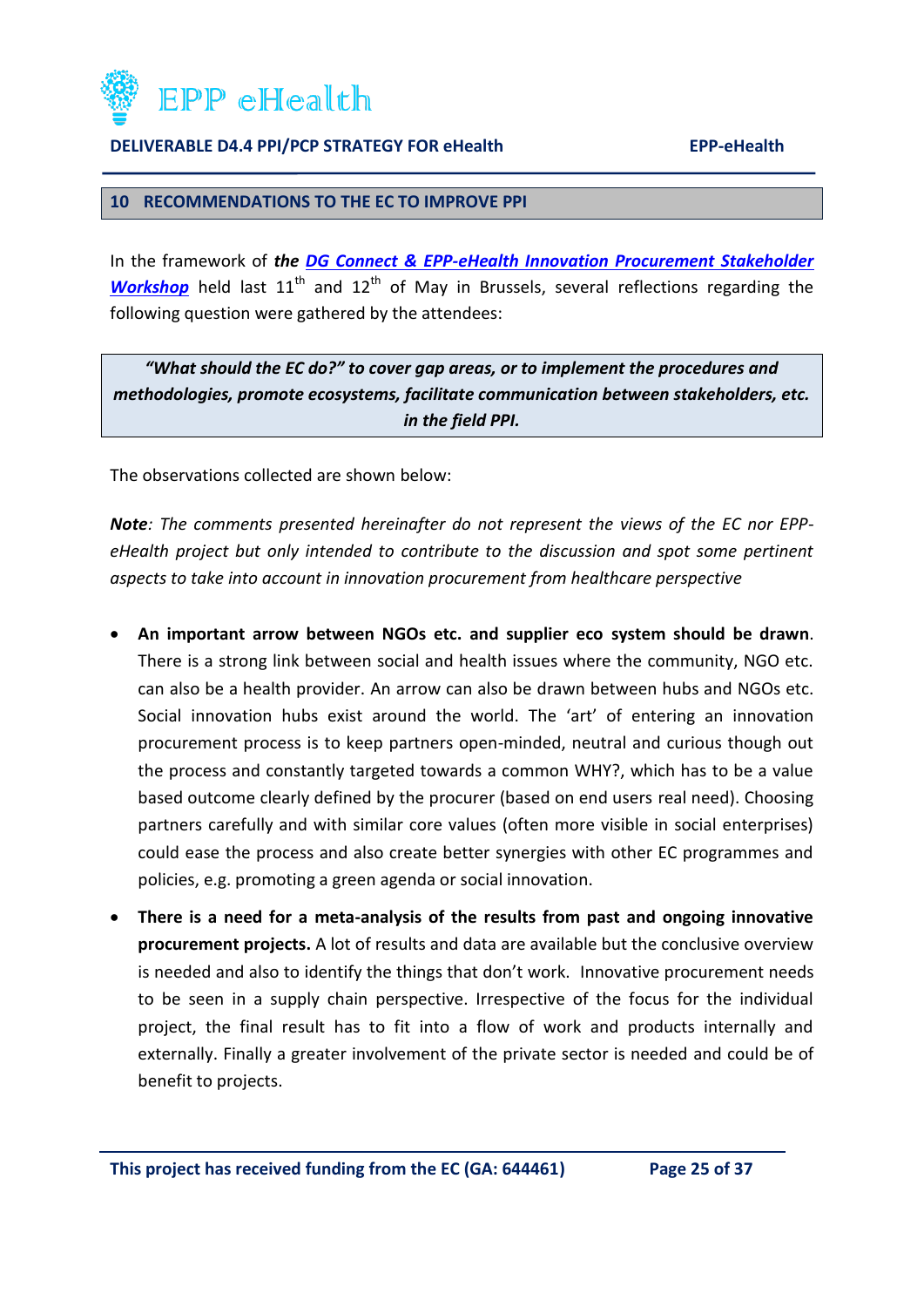

- **Coordination and Networking in PPI projects should be conveniently subsidized.** The 30% - 50 % threshold limits are not adequate for the involvement and efforts (dissemination, market consultation, legal assistance) needed for the effective execution of the project. Moreover, involvement of **public bodies** is a constraint itself. They are **difficult to mobilize** and lead due to organizational complexities and **lack of motivated personnel**. Hence, **incentives** for public servants involved in research projects might be something to consider in the future.
- **EC should continue organizing training workshops;** seminars etc. because before implementing something new you need to have previous knowledge. For the crossborder procurements we should spend some longer time together for the better networking. **Separate funding system in health area would be desired in the future.** Possibly concentrate on innovative health services and goods separately, to talk about in detail about qualification or valuation criteria of the innovative procurement and to hold procurers separate from stakeholders in the training workshops.
- **There should be more flexibility to do market sounding before deciding whether PPI or PCP is most appropriate (Nordic approach).** The National Innovation Agencies could be more involved in PPI Actions as the innovation risk may be too great for SMEs in particular. There seems to be a missing link between PCP and mainstream procurement that inhibits exploitation of new solutions. **Calls should be designed to align with the timing of PPI/PCP projects** that need a Phase 2 project (similar to what is provided for the Covenant of Mayors initiative).
- A **cultural change in procuring organizations should be part of a PCP as well as PPI project**. This cultural change alongside with organizational changes the care sector is vital. Once in place it will create the favorable landscape for innovations to flourish. When not taken into account even a PCP with an enthusiastic procurers and developers could be unsuccessful because it is not embedded in long term plans and when changes (available money, key persons leaving an organization, change in political party, etc), that are often outside the control of the project, occur it might also lead to a much less favorable landscape for innovations and the project stops/the innovation in the end will not be bought.
- **Rethink the duration and set-up of the project.** Even though the EC sees a clearly different role for these project the structure is still the same as research project, e.g. in terms of total duration of the project, set-up in work packages, the fact that all partners

**This project has received funding from the EC (GA: 644461) Page 26 of 37**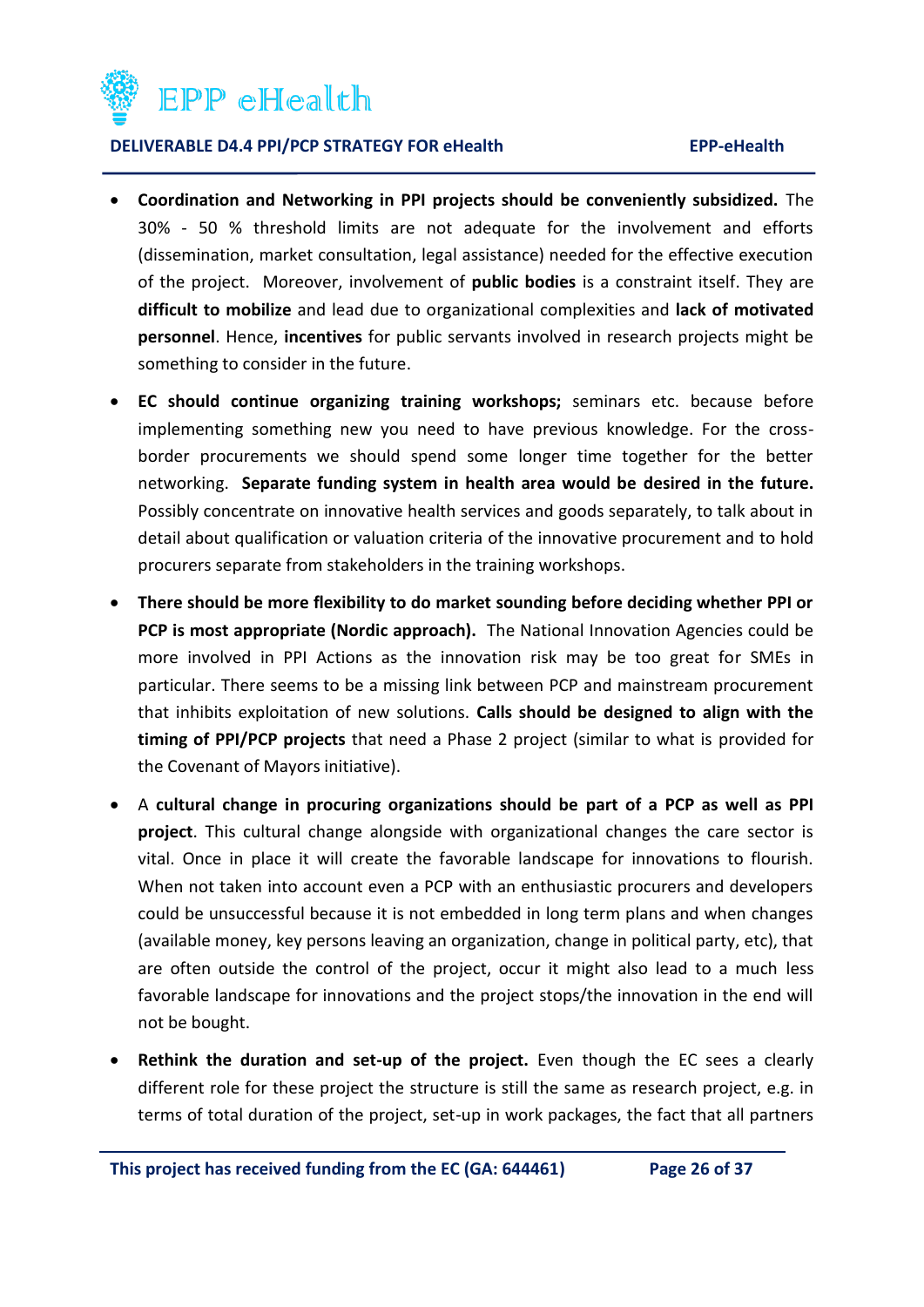

need to be involved in the same timeframe. A different structure should be used that fits better the unexpected events and practical issues you have to deal with in a real-life implementation. For example projects could be split in two parts: 1) preparation up until the call for tender, and 2) negotiation and execution of the tender. Or even in totally different scheme where there is a common interest of procurers and a group of experts available that can provide support; procurers can join for example every year and the total duration of the project could be 8 years.

 **Leaving enough time for a proper evaluation**, flexibility of procurers to join when the local situation is favorable, but still having a shared learning and overall coordination. As an intermediate set-up between the strict rules of the research style framework and the very flexible set-up of the EIP AHA commitments.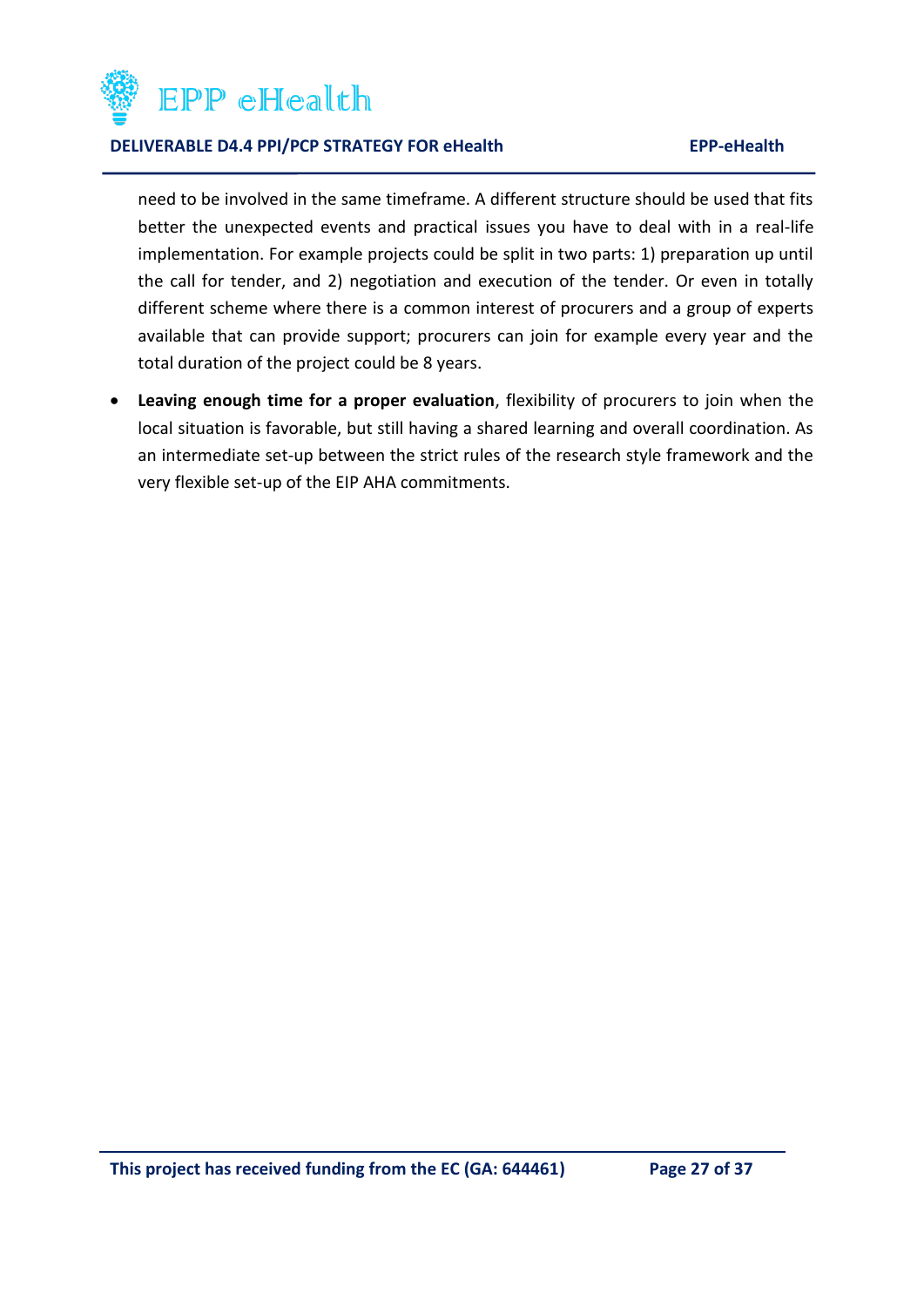

#### <span id="page-27-0"></span>**11 CONCLUSIONS**

**Public procurement needs to be repositioned in an innovative framework and no longer dominated by the legal process.** Both customers and suppliers find the system complex and expensive and it does not encourage the deep dialogue required to understand and deploy new technologies. **But, done properly, the public procurement of innovation can help to resolve many of the challenges now facing public authorities - delivering quality services with fewer resources,** in more joined up ways, responding to users' needs more efficiently and effectively, stimulating local employment and economic growth.

If **Innovation in Public Procurement** is to start delivering anything close to its full potential, it is clear that public **policy instruments need to be reinforced and redirected**. High level endorsement, combined with **more funding and support must motivate innovation leadership within public authorities**.

**There is now an opportunity to make this happen. The new public procurement rules are beginning to operate**, requiring member states to improve the consistent application of public procurement rules and to establish fully resourced supervisory authorities. **The innovation and growth teams in the Commission should be working with their public procurement experts to integrate promotion, training and capacity building into the deployment of the new rules**. Any unclear elements in the rules, especially in relation to the State Aid issues arising from pre-commercial tendering, must be urgently resolved.

**There should be more support to facilitate pre-commercial challenges, whether within one member state or trans-national.** If support is too heavily focused on trans-national aspects of procurement this makes an already complex process even less attractive. **Trans-national activity can only develop on the basis of strongly embedded procurement cultures in local authorities and that should be the priority.**

**Support for enterprises engaged in competitive procurement should be boosted.** It should be possible to target SMEs who are nominated as lead suppliers as a result of precommercial procurements. Conditions could be added to SME support funds to ensure that a share was directed to suppliers active in public technology contests. Public authorities who wish to make major investment in procuring innovation should be supported with grants or loans. **The Commission - and all other EU Institutions - should be looking at their own**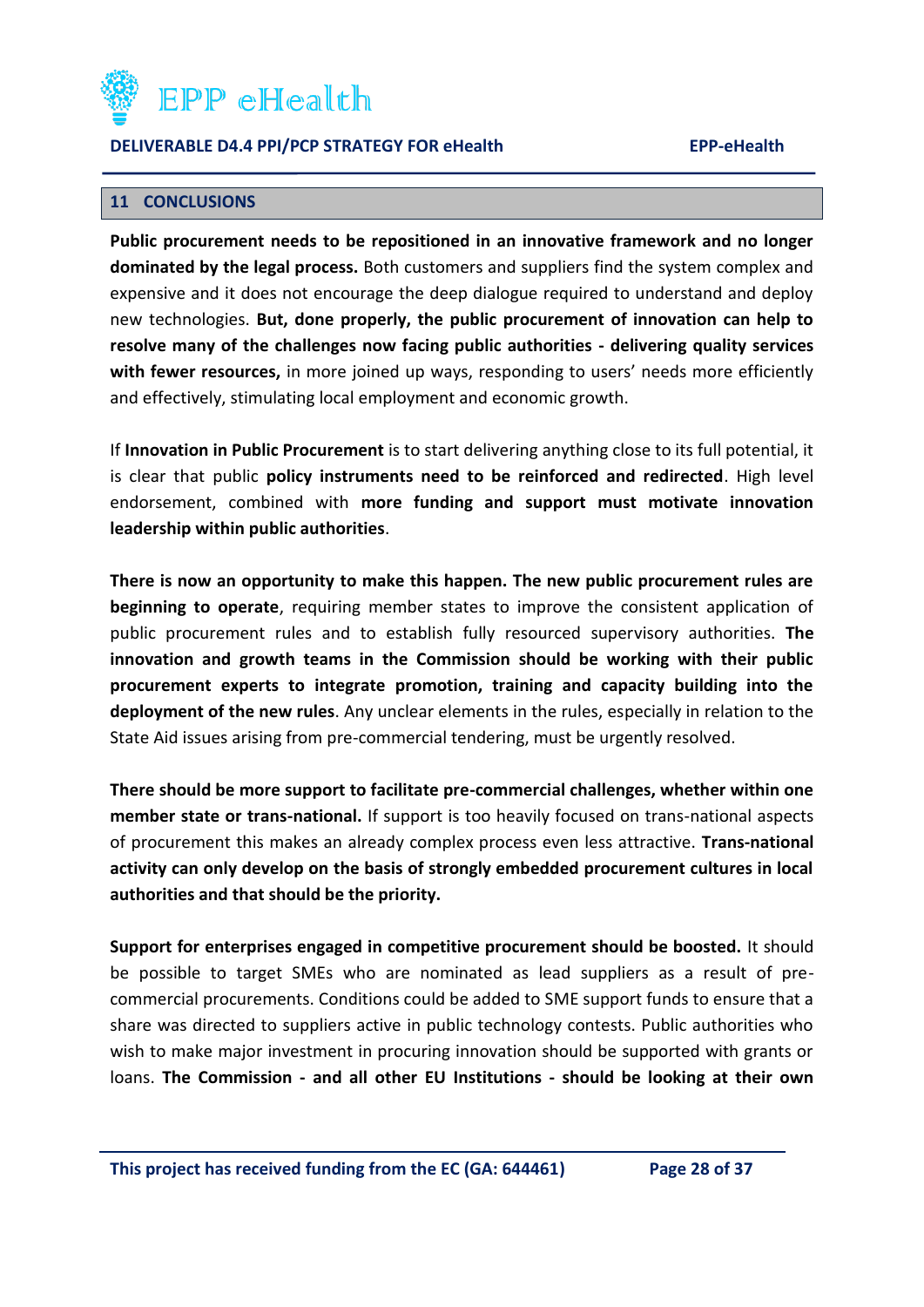

**internal procurement procedures and become Beacons for innovative procurement. Public procurement teams across the board should be encouraged to gain Beacon status.** 

**The main recommendations to policy makers identified by EPP-eHealth consortium are presented below:**

- **Early demand maps should be sponsored** in order to provide information on real needs from real users across Europe, which is an ideal situation for the supply chain. If those needs are real and confirmed this is a unique opportunity for the participating suppliers. **Continue to develop and support EU panels of buyers (consumers).**
- **In order to coordinate and orchestrate policy learning, it would be important to implement a rigorous programme with validated documentation**, at EU level, of highvalue capacity building, coaching and mentoring, backed up by a quality assured and certified professionals by European Commission.
- **Procurement professionals skills Innovation Procurement should be improved by:** 
	- o **Improve dissemination of information on PPI rationale.** It is necessary to **involve technical experts and end-users from the beginning of the procurement process**. **Cross-organisational and cross-disciplinary cooperation should be promoted by management guarantee full access to the organisation know-how.**
	- o **Develop a training program for public contracting authorities**. **Train staff on PPI procedures** and provide them with the most suitable tools: best practice guidelines; case examples of successful experiences with other contracting authorities, coaching; etc.
	- o Provision of a **tool-kit for public authorities** to implement PPI in health care sector, coherently with their mission and mandate.
	- o **Meet-the-buyer type events** should be facilitated by policy makers to improve procurers understanding of the technology landscape, thus ensuring they have a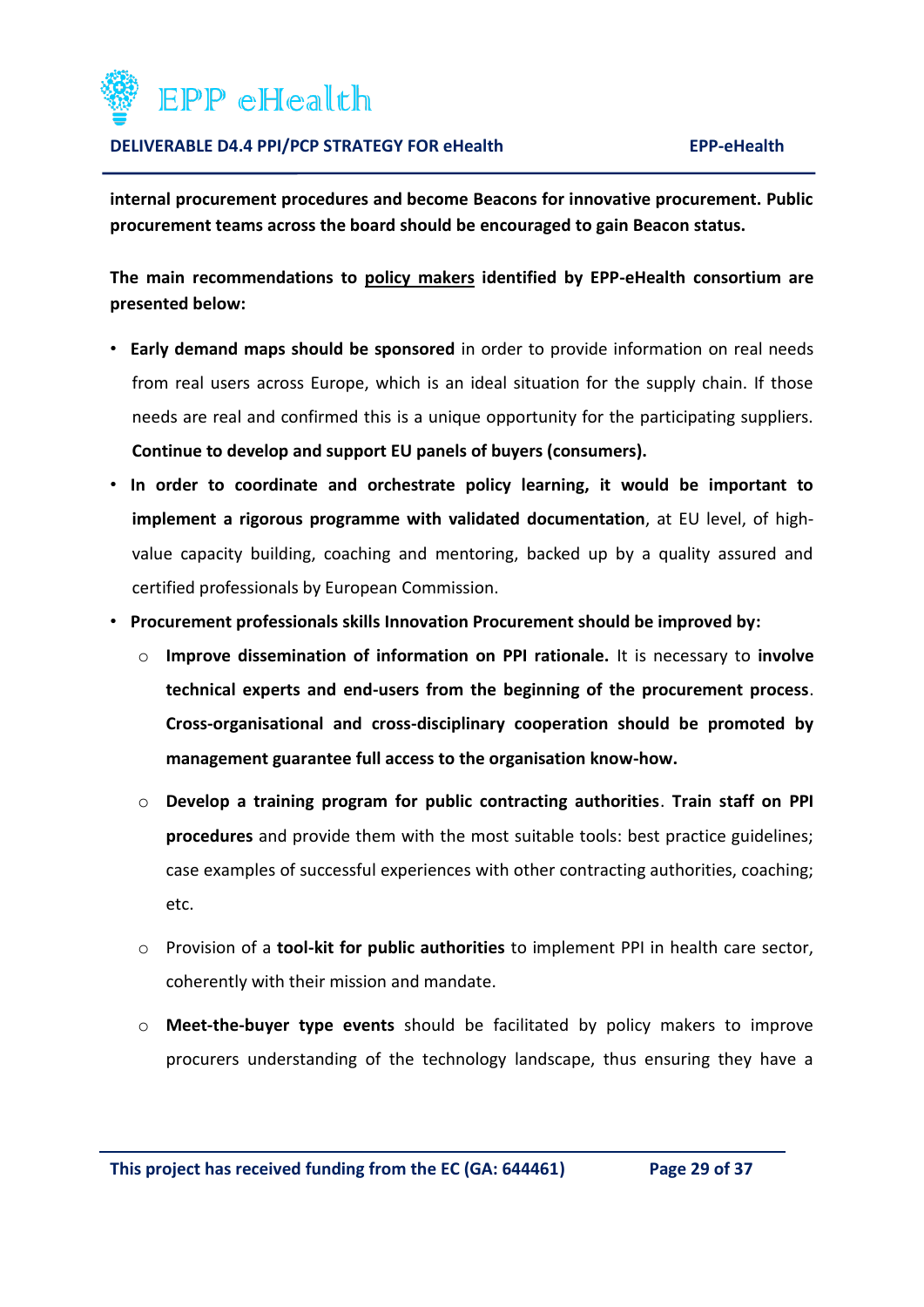

sufficient level of understanding about what is already available on the market, besides others.

- **Provide an interactive platform that allows for multidisciplinary meetings, idea sharing for experts and procurers/ suppliers, promoting synergies with other sectors**. A European Collaborative-Knowledge platform could bring about the flexible, collaborative innovation that will bridge this gap.
- **Identification of unmet need cannot take place in silos. There is also a need for more effective engagement between procurers, suppliers, academia, national innovation agencies, patients and other stakeholders.** There is also a need to establish a connection between **NGOs etc. and supplier ecosystem from the beginning taking advantage of desing thinking techniques.**
- Need for a **meta-analysis of the results** from past and ongoing innovative procurement projects
- **Support increasing PPI awareness through the organisation of workshops** and practical trainings for decision makers, procurers, technicians, end-users, suppliers and auditors. **Auditors should be trained** to understand the risks associated with the implementation of PPI by taking into account the PPI Directive; thus allowing for flexibility.
- **Allow good timing and funding as well as enough flexibility** and tolerance for mistakes to learn in order to integrate this new mechanism in the procurement practices.
- **Need of a centralized set of eHealth technical capabilities and adequate support to build, operate and maintain a common eHealth infrastructure** according to the needs of the interested stakeholders would generate considerable efficiencies (interoperability).
- **Support access to safe and secure start-up funding for eHealth with help from the procurers.**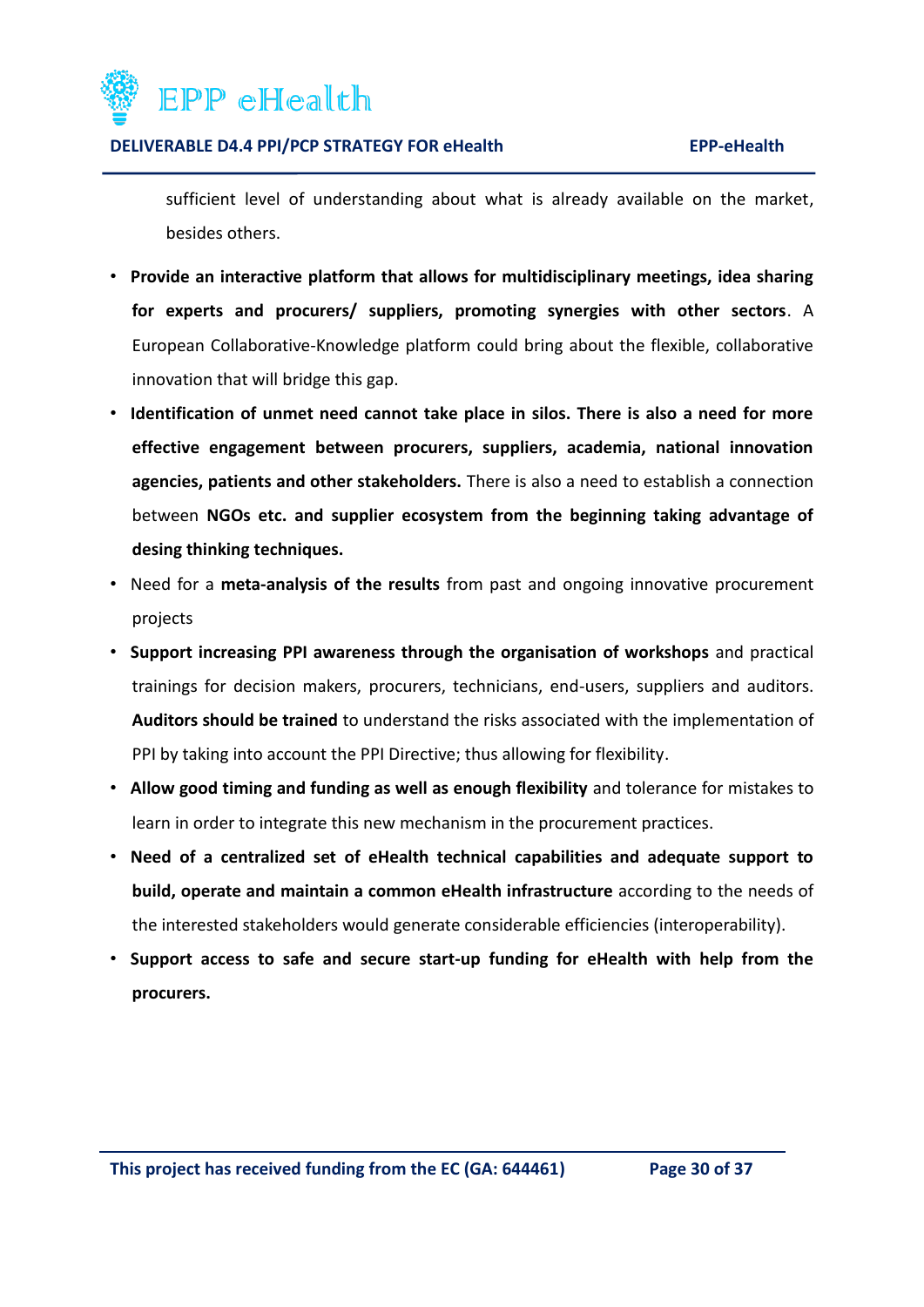

#### <span id="page-30-0"></span>**12 USEFUL RESOURCE MATERIALS**

- **[EPP-eHealth PPI and eHealth Glossary of Terms](http://innovationithospitals.com/pdf/resourceCentre/EPP-eHealth%20Glossary%20of%20Terms.pdf)**
- **[EU Public Procurement Directives \(2014\)](http://eur-lex.europa.eu/legal-content/EN/TXT/HTML/?uri=OJ:L:2014:094:FULL&from=EN)**
- **[Factsheets explaining public procurement reform in plain language](http://ec.europa.eu/growth/single-market/public-procurement/rules-implementation_en)**
- **[National Plans and Regulatory framework for Innovation Procurement](http://innovationithospitals.com/pdf/resourceCentre/EPP-eHealth%20D3.1%20D4.1%20part%202%20of%202.pdf)** Overview for Spain, [Denmark, Poland and UK](http://innovationithospitals.com/pdf/resourceCentre/EPP-eHealth%20D3.1%20D4.1%20part%202%20of%202.pdf)
- **[DG CONNECT PPI overview](https://ec.europa.eu/digital-single-market/innovation-procurement)**
- **[Directive 2016/680 the protection of natural persons with regard to the processing of personal](http://eur-lex.europa.eu/legal-content/EN/TXT/PDF/?uri=CELEX:32016L0680&from=EN)  [data](http://eur-lex.europa.eu/legal-content/EN/TXT/PDF/?uri=CELEX:32016L0680&from=EN)**
- **[Reform of data protection rules in the EU](http://ec.europa.eu/justice/data-protection/reform/index_en.htm)**
- **[Overview of the national laws on electronic health records in the EU Member States](http://innovationithospitals.com/pdf/resourceCentre/Overview%20of%20EU%20national%20laws%20on%20EHR.pdf)**
- **[EU Joint Action for eHealth Governance](http://www.ehgi.eu/default.aspx) -** The eHealth Governance Initiative is working to establish a governance structure for eHealth within Europe in order to ensure continuity of healthcare both at home and across borders
- **Legal framework for eHealth - Overview for [Spain, Denmark, Poland and UK](http://innovationithospitals.com/pdf/resourceCentre/EPP-eHealth%20D3.1%20D4.1%20part%201%20of%202.pdf)**
- **Public Consultation on the interest of public procurers for innovation procurements of ICT [based solutions for Horizon 2020 WP2018-20 Summary of Findings,](https://ec.europa.eu/programmes/horizon2020/sites/horizon2020/files/Results%20public%20consultation%20innovation%20proc_0.pdf)** October 2016 (Preliminary Early demand map)
- **["Strategic use of public procurement in promoting green, social and innovation policies", Final](http://ec.europa.eu/DocsRoom/documents/17261)  [Report DG GROW](http://ec.europa.eu/DocsRoom/documents/17261)**
- **[Guidance for Public Authorities on Procurement of Innovation](https://www.innovation-procurement.org/fileadmin/editor-content/Guides/PPI-Platform_Guide_new-final_download.pdf)**
- **[EAFIP Toolkit](http://eafip.eu/toolkit/)** The *eafip* Toolkit aims to provide support to policy makers in designing PCP and PPI strategies, and to procurers and their legal departments in implementing such procurements
- **[EC templates for the completion of the Prior Information Notice and the Call for tender](http://innovationithospitals.com/other.html)**
- **[Frequently Asked Questions about PCP and PPI](https://ec.europa.eu/digital-single-market/news/frequently-asked-questions-about-pcp-and-ppi)**
- **[Videos that provide an easy way to get better acquainted with innovation procurement](http://eafip.eu/resources/videos/)**
- **[Assistance to implement Innovation Procurement](http://eafip.eu/assistance/)**
- **EPP-[eHealth project, "Mapping of healthcare EU initiatives and Horizon2020 funded projects"](http://innovationithospitals.com/Mapping.html)  [report](http://innovationithospitals.com/Mapping.html)**
- **[INSPIRE project, Analysis of Innovation Procurement Practices and case examples](http://inspirecampus.eu/wp-content/uploads/2014/02/INSPIRE-D-2.1._final-version_PUBLISHED.pdf)**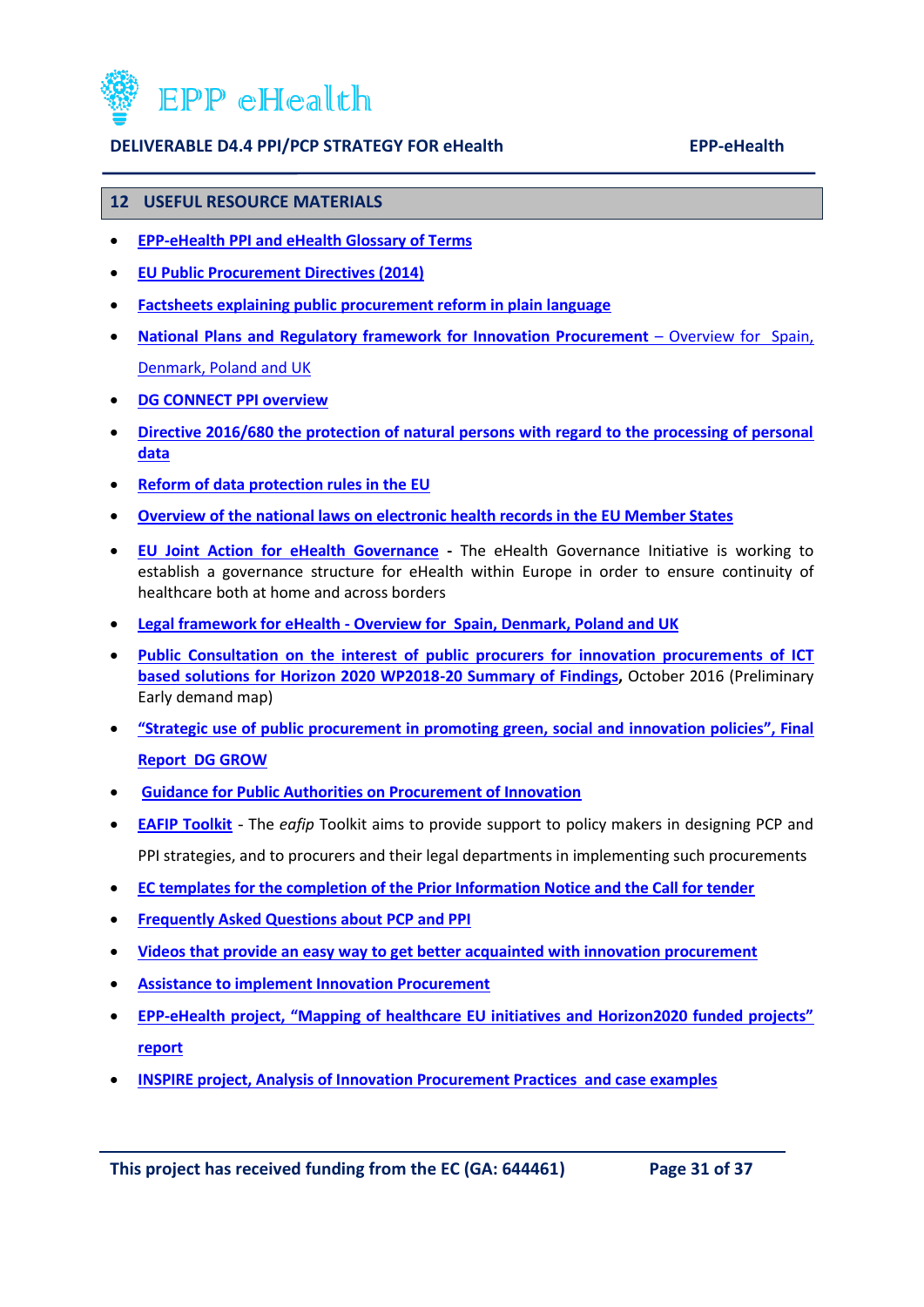

- **EPP-eHealth Workshop on Innovation Procurement:** This event, which was jointly organized by the EPP-eHealth project and the DG CONNECT, brought together key actors and those engaged in health (and social) care PPI and PCP projects, buyers and supply chain representatives and EC officers. It reviewed current state of the art, consider barriers and opportunities, and propose future calls to enable the wider adoption of innovation procurement as a mechanism to drive markets for healthcare innovation
	- **[Stream video](http://innovationithospitals.com/Webinar.html)**
	- **[Available presentations](http://innovationithospitals.com/Workshop_02.html)**
- **European support instruments for investing in eHealth:** 
	- o **[European available business support initiatives](https://ec.europa.eu/digital-single-market/en/programme-and-projects/project-factsheets-innovation) -** A wide range of support services is available to both ICT entrepreneurs and start-ups in order to enable them to build sustainable ICT-based and innovation driven business models with a global reach
	- o **[European financial instruments for investing in eHealth , EPP-](http://innovationithospitals.com/Mapping.html)eHealth " Mapping of heal[thcare EU Initiatives and Horizon2020 funded projects" report](http://innovationithospitals.com/Mapping.html)**
	- o **[Overview of the 2016-17 calls for proposals in support of PCP and PPI across the different](http://ec.europa.eu/information_society/newsroom/image/document/2016-40/overview_pcp-ppi_calls_2016-2017_sept_2016_17683.pdf)  [Horizon 2020 work programmes](http://ec.europa.eu/information_society/newsroom/image/document/2016-40/overview_pcp-ppi_calls_2016-2017_sept_2016_17683.pdf)**
	- o **GET project – [Delivering growth to eHealth businesses](http://www.get-ehealth.eu/)** The GET project delivers four highimpact services to eHealth SMEs and entrepreneurs in order to boost their growth and move them to the next level of competitiveness
	- o **[eHealth Start-up guide for business success](http://inspirecampus.eu/wp-content/uploads/2015/05/RESOURCE-GET-on-Track5.pdf)**
	- o **[EU Joint Action for eHealth Governance](http://www.ehgi.eu/default.aspx) -** The eHealth Governance Initiative is working to establish a governance structure for eHealth within Europe in order to ensure continuity of healthcare both at home and across borders
- **Matchmaking tools:** 
	- o **[EPP-eHealth Matchmaking tool](http://innovationithospitals.com/matchmakingTool.html) -** Access to contact details from companies that are currently interested in finding partners to create consortia and participate in innovation procurement projects
	- o **Enterprise Europe Network –** [Partnering Opportunities/ Matchmaking tool](http://een.ec.europa.eu/tools/services/SearchCenter/Search/ProfileSimpleSearch?shid=32db25cb-726f-43b0-8b5f-7742d0935799)
	- o **[Innovation Procurement Platform, Procurement Forum](http://www.innovation-procurement.org/exchange/procurement-forum/) -** The Procurement Forum gives users the ability to post content, discuss experiences, problems and solutions with peers and form professional connections with forum members. It is also the first port of call for stakeholders looking to find valuable project partners with which to collaborate
	- o **[Innovation networks and clusters](https://innovationpolicyplatform.org/content/innovation-networks-and-clusters)**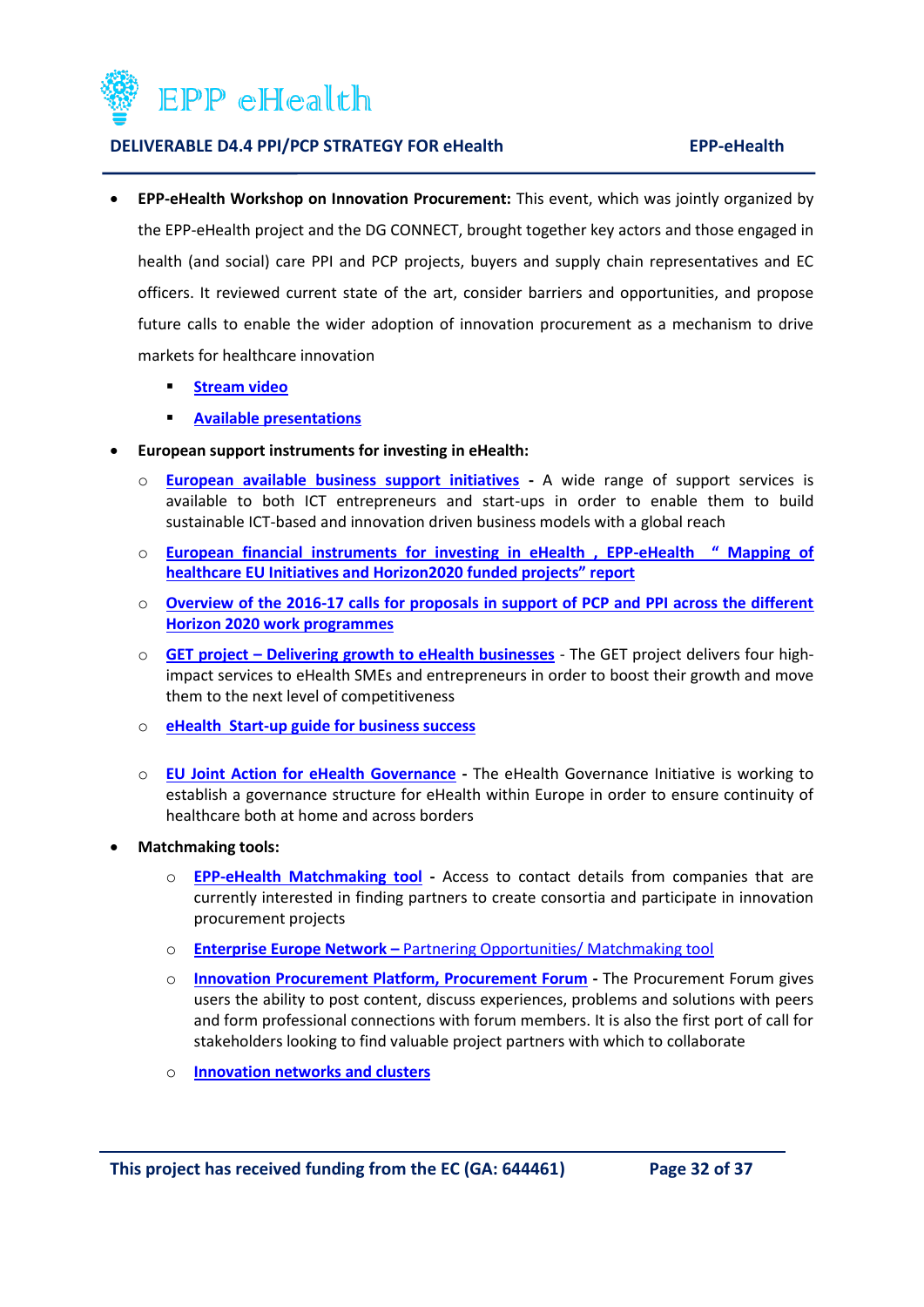

- An action under the [ISA Programme,](http://ec.europa.eu/isa/actions/01-trusted-information-exchange/1-22action_en.htm) collecting best practices in Member States' public administrations in analytics and big data technologies to support decision-making, along with the supporting organisational and operational processes. The [data4policy](http://www.data4policy.eu/) initiative, with the aim of producing an inventory of big data for policy initiatives in European Union Member States and abroad, a report about state-of-the-art in innovative data-driven approaches for evidenceinformed policy, and six case studies. A Tool for Innovation Monitoring (TIM), based on technology forecasting, and exploiting data coming from patents, publications and news. JRC is using big data analytics in Earth and environmental sciences through the [Digital Earth Platform,](https://ec.europa.eu/jrc/en/research-topic/digital-earth) which can help DGs working in this policy area
- **From Innovation to [implementation: eHealth in the WHO EU Region 2016](http://www.euro.who.int/__data/assets/pdf_file/0012/302331/From-Innovation-to-Implementation-eHealth-Report-EU.pdf)**
- **Meet-the-buyers day. Case Example**[: EPP-eHealth Deliverable D4.3 Stakeholders](http://innovationithospitals.com/ProjectDeliverables.html)  [Workshop report](http://innovationithospitals.com/ProjectDeliverables.html)
- **Networks of healthcare procurers for aggregation and pooling of demand and Matchmaking:**
	- **[The procurement of Innovation Platform](https://www.innovation-procurement.org/)**
	- **[EU Innovation PROCUREMENT Forum](https://www.procurement-forum.eu/)**
	- PIANOo [Dutch Expertise Centre for Public Procurement \(NL\)](http://www.pianoo.nl/)
	- **Ecoquip [Business Innovation and Skills](http://www.ecoquip.eu/)**
	- **[Smart specialisation platform](http://s3platform.jrc.ec.europa.eu/)**
	- Happi [Réseau achats hospitaliers d'Ile de France \(Paris, FR\)](http://www.happi-project.eu/)
	- **EXECUTE:** LINKEDIN group on public procurement and innovation
	- **[Enterprise Europe Network](http://een.ec.europa.eu/)**
	- **[EPP-eHealth Matchmaking tool](http://innovationithospitals.com/matchmakingTool.html) Access to contact details from companies that are** currently interested in finding partners to create consortia and participate in innovation procurement projects
- **[What is an innovation Ecosystem?](http://erc-assoc.org/sites/default/files/topics/policy_studies/DJackson_Innovation%20Ecosystem_03-15-11.pdf)** Deborah J. Jackson
- **[What is co-creation? The importance of co-creation](http://www.forbes.com/sites/ashoka/2014/02/04/why-co-creation-is-the-future-for-all-of-us/#23dbf220478e)**
- **[The co-creation Initiative](https://www.cocreation.world/)**
- **[Overview of main techniques which are used as part of the design thinking and co-creation](http://www.servicedesigntools.org/)  [processes](http://www.servicedesigntools.org/)**
- **EPP-[eHealth "Joint Statement of Unmet Need" report](http://innovationithospitals.com/JSUN.html)**
- **EPP-[eHealth "Unmet Needs Synthesis" report](http://innovationithospitals.com/JSUN.html)**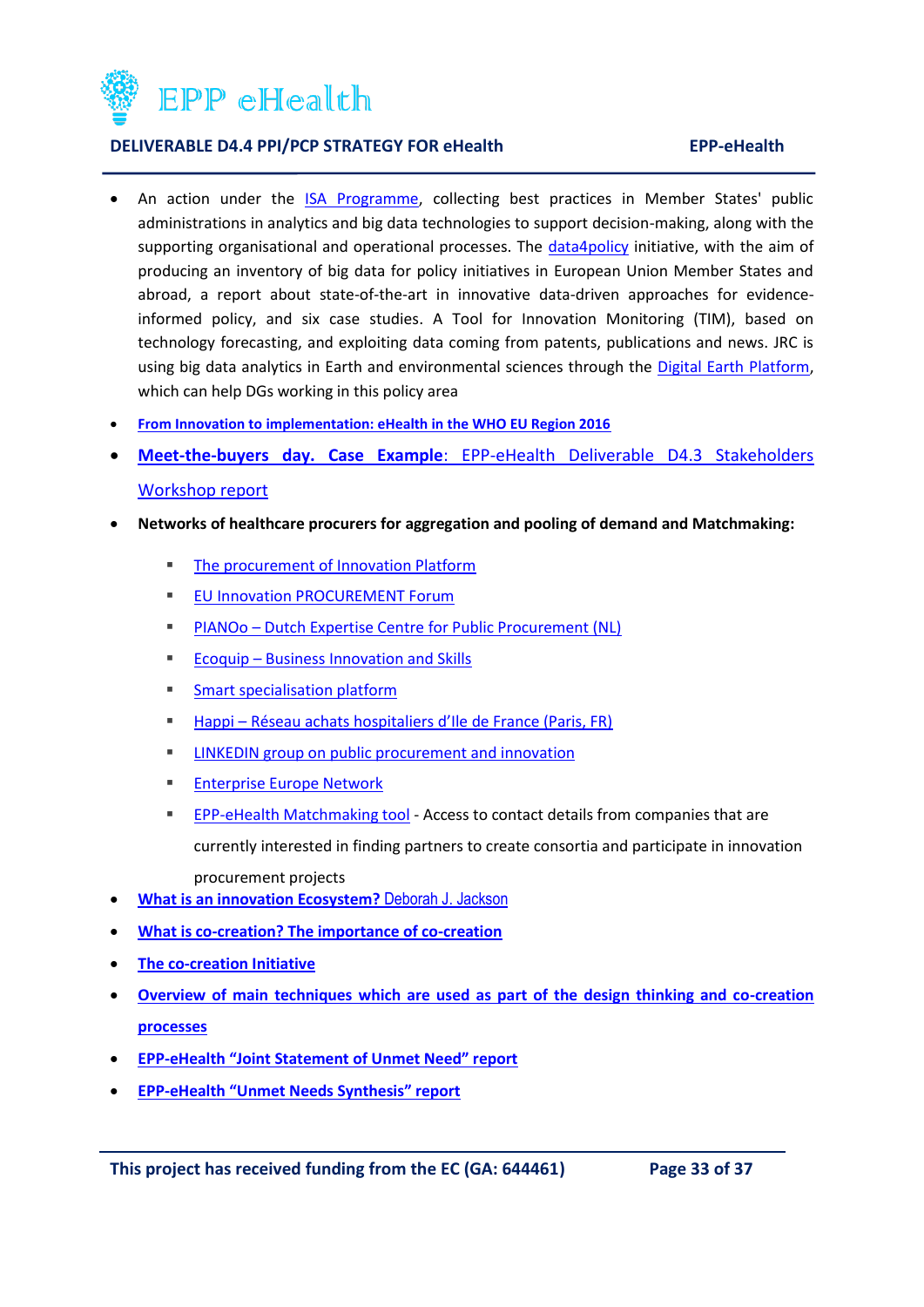

- **[Supplement of the Official Journal of the EU. Tenders Electronic Daily](http://ted.europa.eu/TED/main/HomePage.do) – TED**
- **INSPIRE CAMPUS [The business case modelling:](http://inspirecampus.eu/wp-content/uploads/2014/02/INSPIRE-D3.1-Economic_determinants_of_PCP_v1.1_PUBLISHED.pdf)** This document is intended to indicate the key questions which Public Procurers and their organisations will need to be able to answer in order to establish whether they should or should not conduct the future-focused procurement methodology known as Pre-Commercial Procurement (PCP). It will explain why the selected questions are important and provide some guidance as to how answers to the questions can be found
- **e** [Business Model CANVAS](https://en.wikipedia.org/wiki/Business_Model_Canvas)
- **[European Assistance for Innovation Procurement Initiative -](http://eafip.eu/category/events/workshops/) EAFIP Major Events EAFIP [Workshops](http://eafip.eu/category/events/workshops/)**
- **[European Assistance for Innovation Procurement Initiative -](http://eafip.eu/category/events/webinars/) EAFIP Major Events EAFIP [Webinars](http://eafip.eu/category/events/webinars/)**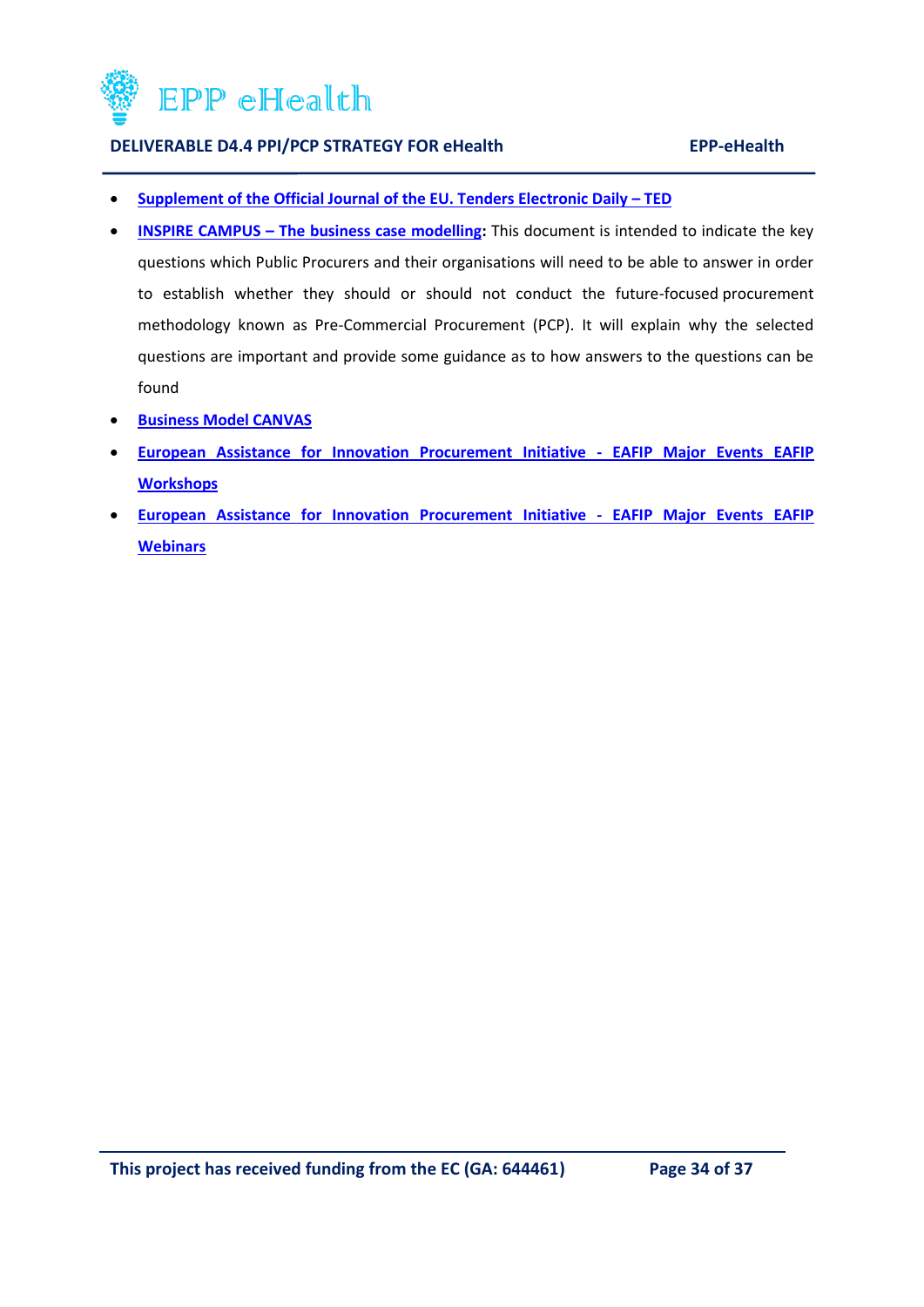

#### <span id="page-34-0"></span>**13 REFERENCES**

- [1] "Synthesis of unmet needs", EPP-eHealth Report, OPTIMAT, March 2016.
- [2] EPP-eHealth Deliverable D3.1 / D4.1 Review of eHealth demand-side conclusions.
- [3] EPP-eHealth Deliverable D3.2 / D4.2 Consultations with buyers/users conclusions.
- [4] EPP-eHealth Deliverable D3.3 PPI Training workshop Report 2.
- [5] EPP-eHealth Deliverable **D3.4 Joint Statement of Unmet Needs.**
- [6]EPP-eHealth Deliverable D3.5 PPI Training workshop Report.
- [7]EPP-eHealth Deliverable D4.3 PPI Training workshop Report 3.
- [8] Opportunity now: Europe´s mission to innovate, Robert Madelin and David Ringrose, European Commission, 2016.
- [9] **[EPP-eHealth PPI and eHealth Glossary of Terms](http://innovationithospitals.com/pdf/resourceCentre/EPP-eHealth%20Glossary%20of%20Terms.pdf)**
- [10] **[EU Public Procurement Directives \(2014\)](http://eur-lex.europa.eu/legal-content/EN/TXT/HTML/?uri=OJ:L:2014:094:FULL&from=EN)**
- [11] **[Factsheets explaining public procurement reform in plain language](http://ec.europa.eu/growth/single-market/public-procurement/rules-implementation_en)**
- [12] **[National Plans and Regulatory framework for Innovation Procurement](http://innovationithospitals.com/pdf/resourceCentre/EPP-eHealth%20D3.1%20D4.1%20part%202%20of%202.pdf)** Overview for [Spain, Denmark, Poland and UK](http://innovationithospitals.com/pdf/resourceCentre/EPP-eHealth%20D3.1%20D4.1%20part%202%20of%202.pdf)
- [13] **[DG CONNECT PPI overview](https://ec.europa.eu/digital-single-market/innovation-procurement)**
- [14] **[Directive 2016/680 the protection of natural persons with regard to the processing of](http://eur-lex.europa.eu/legal-content/EN/TXT/PDF/?uri=CELEX:32016L0680&from=EN)  [personal data](http://eur-lex.europa.eu/legal-content/EN/TXT/PDF/?uri=CELEX:32016L0680&from=EN)**
- [15] **[Reform of data protection rules in the EU.](http://ec.europa.eu/justice/data-protection/reform/index_en.htm)**
- [16]**[Overview of the national laws on electronic health](http://innovationithospitals.com/pdf/resourceCentre/Overview%20of%20EU%20national%20laws%20on%20EHR.pdf) records in the EU Member States**
- [17] **[EU Joint Action for eHealth Governance](http://www.ehgi.eu/default.aspx)**
- [18] **Legal framework for eHealth -** Overview for [Spain, Denmark, Poland and UK](http://innovationithospitals.com/pdf/resourceCentre/EPP-eHealth%20D3.1%20D4.1%20part%201%20of%202.pdf)
- [19] **[Public Consultation on the interest of public procurers](https://ec.europa.eu/programmes/horizon2020/sites/horizon2020/files/Results%20public%20consultation%20innovation%20proc_0.pdf) for innovation procurements of ICT [based solutions for Horizon 2020 WP2018-20 Summary of Findings,](https://ec.europa.eu/programmes/horizon2020/sites/horizon2020/files/Results%20public%20consultation%20innovation%20proc_0.pdf)** October 2016 (Preliminary Early demand map)**.**
- [20] **["Strategic use of public procurement in promoting green, social and innovation policies", Final](http://ec.europa.eu/DocsRoom/documents/17261)  [Report DG GROW](http://ec.europa.eu/DocsRoom/documents/17261)**
- [21] **[Guidance for Public Authorities on Procurement of Innovation](https://www.innovation-procurement.org/fileadmin/editor-content/Guides/PPI-Platform_Guide_new-final_download.pdf)**
- [22] **[EAFIP Toolkit](http://eafip.eu/toolkit/)** The *eafip* Toolkit aims to provide support to policy makers in designing PCP and PPI strategies, and to procurers and their legal departments in implementing such procurements
- [23] **[EC templates for the completion of the Prior Information Notice and the Call for tender](http://innovationithospitals.com/other.html)**

**This project has received funding from the EC (GA: 644461) Page 35 of 37**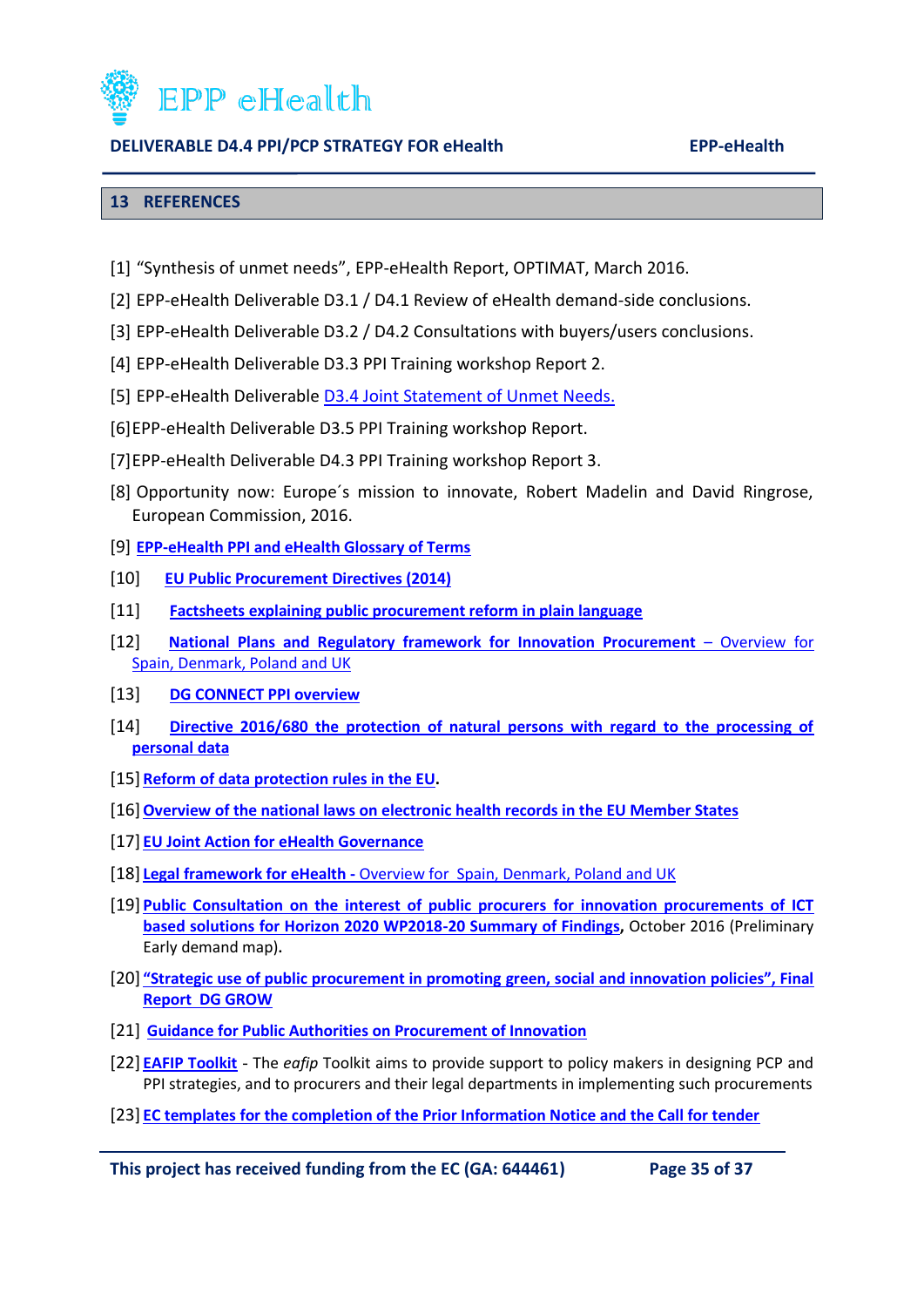

- [24] **[Frequently Asked Questions about PCP and PPI](https://ec.europa.eu/digital-single-market/news/frequently-asked-questions-about-pcp-and-ppi)**
- [25] **[Videos that provide an easy way to get better acquainted with innovation procurement](http://eafip.eu/resources/videos/)**
- [26] **[Assistance to implement Innovation Procurement](http://eafip.eu/assistance/)**
- [27]**[INSPIRE project, Analysis of Innovation Procurement Practices and case examples](http://inspirecampus.eu/wp-content/uploads/2014/02/INSPIRE-D-2.1._final-version_PUBLISHED.pdf)**
- [28] **EPP-eHealth Workshop on Innovation Procurement:** This event, which was jointly organized by the EPP-eHealth project and the DG CONNECT, brought together key actors and those engaged in health (and social) care PPI and PCP projects, buyers and supply chain representatives and EC officers. It reviewed current state of the art, consider barriers and opportunities, and propose future calls to enable the wider adoption of innovation procurement as a mechanism to drive markets for healthcare innovation. (**[Stream video](http://innovationithospitals.com/Webinar.html) [/Available presentations](http://innovationithospitals.com/Workshop_02.html)**)
- [29] **[EC templates for the completion of the Prior Information Notice and the Call for tender](http://innovationithospitals.com/other.html)**
- [30] **EPP-[eHealth project, "Mapping of healthcare EU initiatives and Horizon2020 funded projects"](http://innovationithospitals.com/Mapping.html)  [report](http://innovationithospitals.com/Mapping.html)**. This report overviews the global knowledge that has been produced under the initiatives and projects funded by the EC within the healthcare domain.
- [31] **[European available business support initiatives](https://ec.europa.eu/digital-single-market/en/programme-and-projects/project-factsheets-innovation) -** A wide range of support services is available to both ICT entrepreneurs and start-ups in order to enable them to build sustainable ICT-based and innovation driven business models with a global reach.
- [32]**[Overview of the 2016-17 calls for proposals in support of PCP and PPI across the different](http://ec.europa.eu/information_society/newsroom/image/document/2016-40/overview_pcp-ppi_calls_2016-2017_sept_2016_17683.pdf)  [Horizon 2020 work programmes](http://ec.europa.eu/information_society/newsroom/image/document/2016-40/overview_pcp-ppi_calls_2016-2017_sept_2016_17683.pdf)**
- [33]**GET project – [Delivering growth to eHealth businesses](http://www.get-ehealth.eu/)** The GET project delivers four highimpact services to eHealth SMEs and entrepreneurs in order to boost their growth and move them to the next level of competitiveness.
- [34] **[eHealth Start-up guide for business success](http://inspirecampus.eu/wp-content/uploads/2015/05/RESOURCE-GET-on-Track5.pdf)**
- [35] **[EU Joint Action for eHealth Governance](http://www.ehgi.eu/default.aspx) -** The eHealth Governance Initiative is working to establish a governance structure for eHealth within Europe in order to ensure continuity of healthcare both at home and across borders**.**
- [36] An action under the **ISA Programme**, collecting best practices in Member States' public administrations in analytics and big data technologies to support decision-making, along with the supporting organisational and operational processes.
- [37] The [data4policy](http://www.data4policy.eu/) initiative, with the aim of producing an inventory of big data for policy initiatives in European Union Member States and abroad, a report about state-of-the-art in innovative data-driven approaches for evidence-informed policy, and six case studies.
- [38] A Tool for Innovation Monitoring (TIM), based on technology forecasting, and exploiting data coming from patents, publications and news. JRC is using big data analytics in Earth and environmental sciences through the [Digital Earth Platform,](https://ec.europa.eu/jrc/en/research-topic/digital-earth) which can help DGs working in this policy area.
- [39] **From Innovation [to implementation: eHealth in the WHO EU Region 2016](http://www.euro.who.int/__data/assets/pdf_file/0012/302331/From-Innovation-to-Implementation-eHealth-Report-EU.pdf)**, report.

**This project has received funding from the EC (GA: 644461) Page 36 of 37**